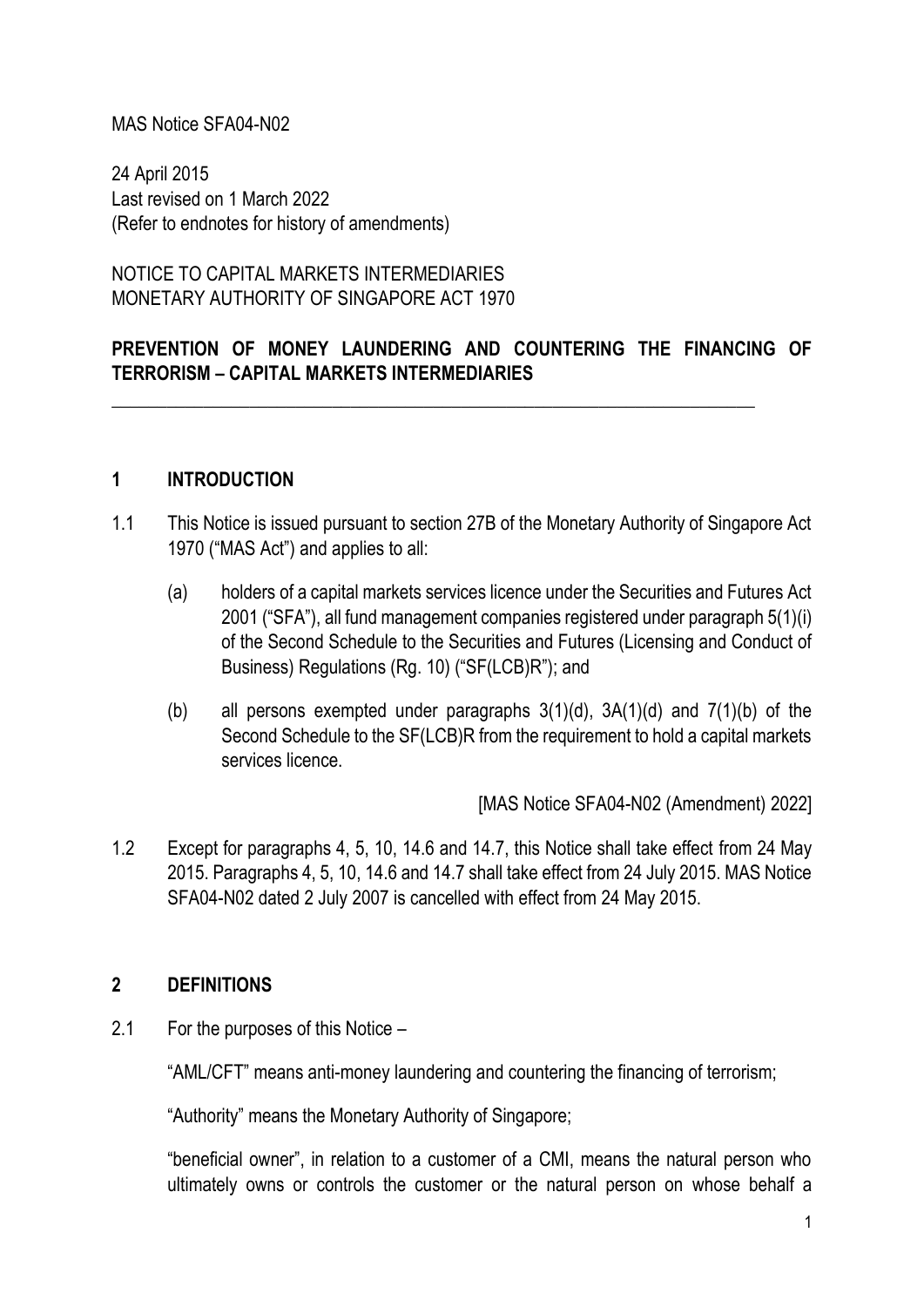transaction is conducted or business relations are established, and includes any person who exercises ultimate effective control over a legal person or legal arrangement, but shall not include a natural person who is considered a customer of the CMI under subparagraph (c) of the definition of "customer" in this Notice;

"beneficiary institution" means the financial institution that receives the value transfer from the ordering institution, directly or through an intermediary institution, and makes one or more digital CMP tokens available to the value transfer beneficiary;

[MAS Notice SFA04-N02 (Amendment) 2022]

"business relations" means -

- (a) the opening or maintenance of an account by the CMI in the name of;
- (b) the provision of financial advice by the CMI to; or
- (c) the provision of fund management services by the CMI to,

a person (whether a natural person, legal person or legal arrangement);

"capital markets products" has the meaning as in section 2(1) of the SFA;

[MAS Notice SFA04-N02 (Amendment) 2022]

"cash" means currency notes and coins (whether of Singapore or of a foreign country or jurisdiction) which are legal tender and circulate as money in the country or jurisdiction of issue;

[MAS Notice SFA04-N02 (Amendment) 2022]

"CDD measures" or "customer due diligence measures" means the measures required by paragraph 6;

"CDSA" means the Corruption, Drug Trafficking and Other Serious Crimes (Confiscation of Benefits) Act 1992;

[MAS Notice SFA04-N02 (Amendment) 2022]

"CMI" means a person holding a capital markets services licence under the SFA, a fund management company registered under paragraph 5(1)(i) of the Second Schedule to the SF(LCB)R or a person exempted from the requirement to hold such a licence under paragraphs 3(1)(d), 3A(1)(d) or 7(1)(b) of the Second Schedule to the SF(LCB)R;

[MAS Notice SFA04-N02 (Amendment) 2022]

"connected party" -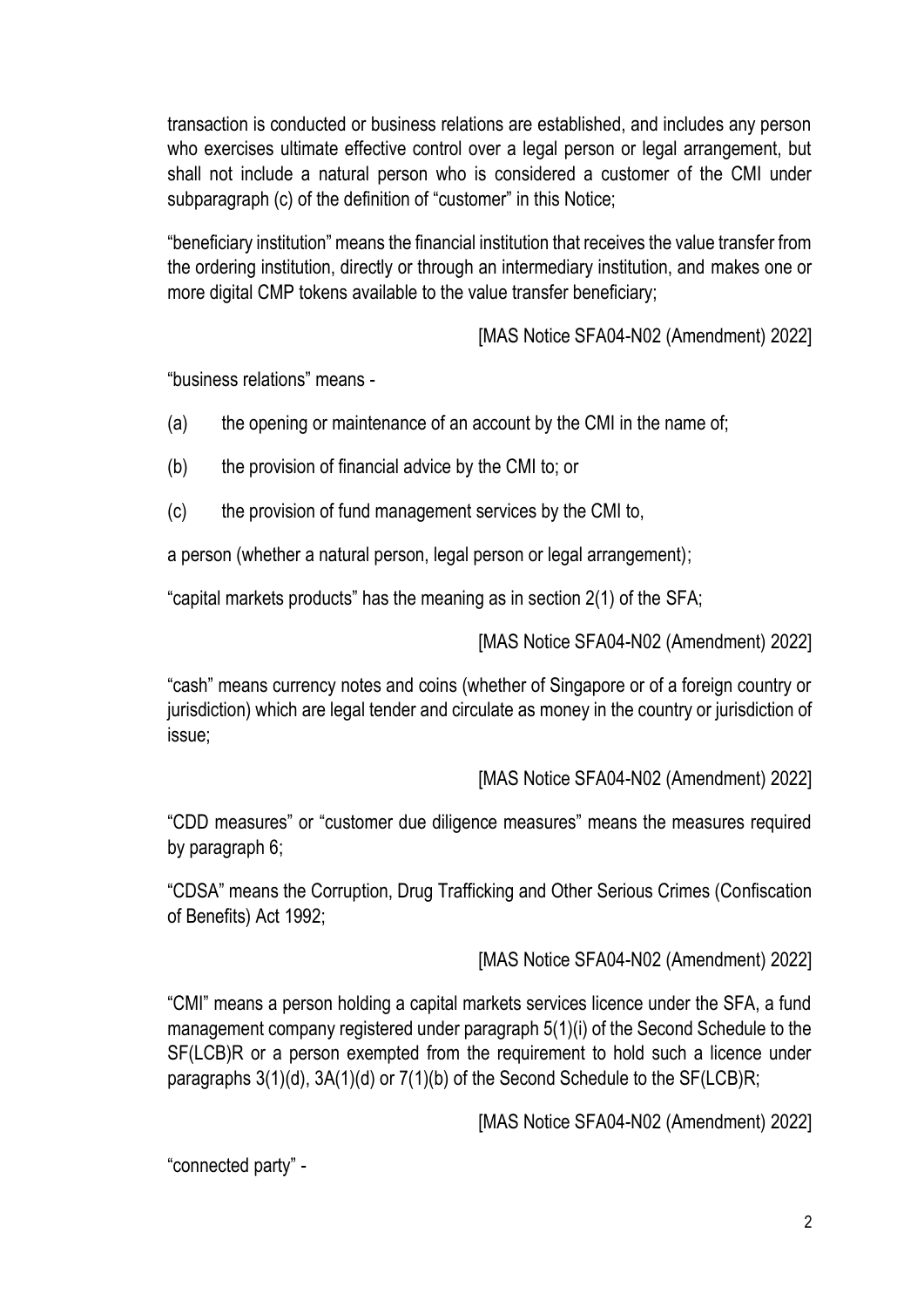- (a) in relation to a legal person (other than a partnership), means any director or any natural person having executive authority in the legal person;
- $(b)$  in relation to a legal person that is a partnership, means any partner or manager<sup>1</sup>; and
- (c) in relation to a legal arrangement, means any natural person having executive authority in the legal arrangement;

"Core Principles" refers to the Core Principles for Effective Banking Supervision issued by the Basel Committee on Banking Supervision, the Objectives and Principles for Securities Regulation issued by the International Organisation of Securities Commissions, or the Insurance Core Principles issued by the International Association of Insurance Supervisors;

"customer", in relation to a CMI, means a person (whether a natural person, legal person or legal arrangement) -

- (a) with whom the CMI establishes or intends to establish business relations;
- (b) for whom the CMI undertakes or intends to undertake any transaction without an account being opened; or
- (c) who invests into an investment vehicle to which the CMI provides the regulated activity of fund management, but shall not include an investment vehicle -
	- (i) which is an entity as described in paragraphs  $6.16(c)$  or  $6.16(d)$ ;
	- (ii) where the interests in the investment vehicle are distributed by a financial institution as described in paragraphs 6.16(e) or 6.16(f); or
	- (iii) where the primary manager is a financial institution (other than the CMI) that is subject to and supervised for compliance with AML/CFT requirements consistent with standards set by FATF;

[MAS Notice SFA04-N02 (Amendment) 2022]

"digital CMP token" means a digital representation of a capital markets product which can be transferred, stored or traded electronically; \

[MAS Notice SFA04-N02 (Amendment) 2022]

"digital CMP token transaction" means any transaction accepted, processed, or executed by the CMI in the course of its business of conducting any regulated activity under the SFA in relation to digital CMP tokens;

<sup>&</sup>lt;sup>1</sup> In the case of a limited liability partnership or a limited partnership.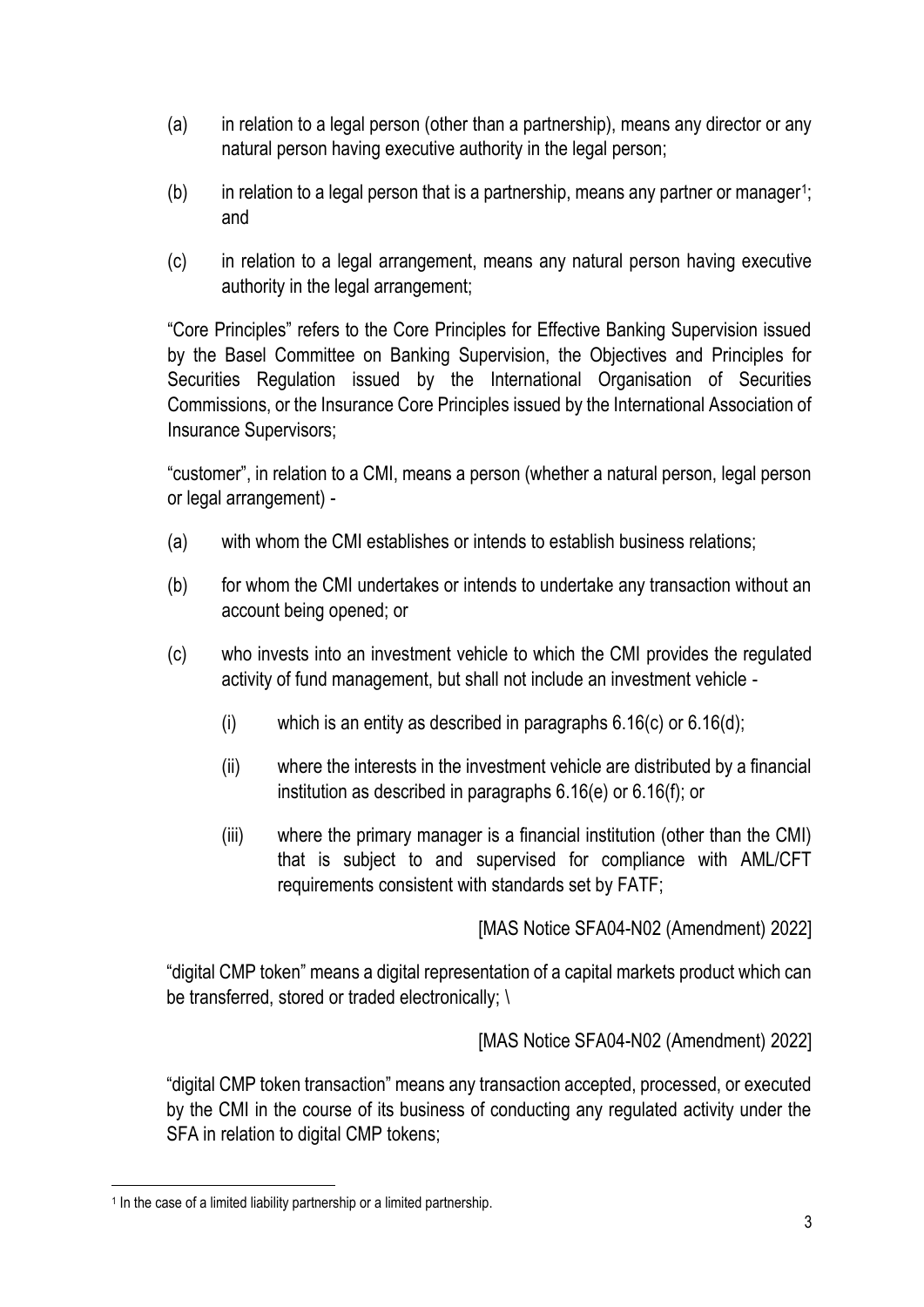"digital payment token" has the same meaning as defined in section 2(1) of the PS Act;

[MAS Notice SFA04-N02 (Amendment) 2022]

"entity" (other than in the definition of legal person) has the same meaning as defined in section 2(1) of the SFA, except that it shall include a trust;

"FATF" means the Financial Action Task Force;

"financial advice" means a financial advisory service as defined in section 2(1) of the Financial Advisers Act 2001 or advising on corporate finance as defined in section 2(1) of the SFA;

[MAS Notice SFA04-N02 (Amendment) 2022]

"financial group" means a group that consists of a legal person or legal arrangement exercising control and coordinating functions over the rest of the group for the application of group supervision under the Core Principles, and its branches and subsidiaries that are financial institutions as defined in section 27A(6) of the MAS Act or the equivalent financial institutions outside Singapore;

"fund management" has the same meaning as defined in the Second Schedule to the SFA, except that a reference to "customer" has the same meaning as defined in this Notice;

"government entity" means a government of a country or jurisdiction, a ministry within such a government, or an agency specially established by such a government through written law:

"legal arrangement" means a trust or other similar arrangement;

"legal person" means an entity other than a natural person that can establish a permanent customer relationship with a financial institution or otherwise own property;

"officer" means any director or any member of the committee of management of the CMI;

"ordering institution" means the financial institution that initiates the value transfer and transfers one or more digital CMP tokens upon receiving the request for a value transfer on behalf of the value transfer originator;

[MAS Notice SFA04-N02 (Amendment) 2022]

"partnership" means a partnership, a limited partnership within the meaning of the Limited Partnerships Act 2008 or a limited liability partnership within the meaning of the Limited Liability Partnerships Act 2005;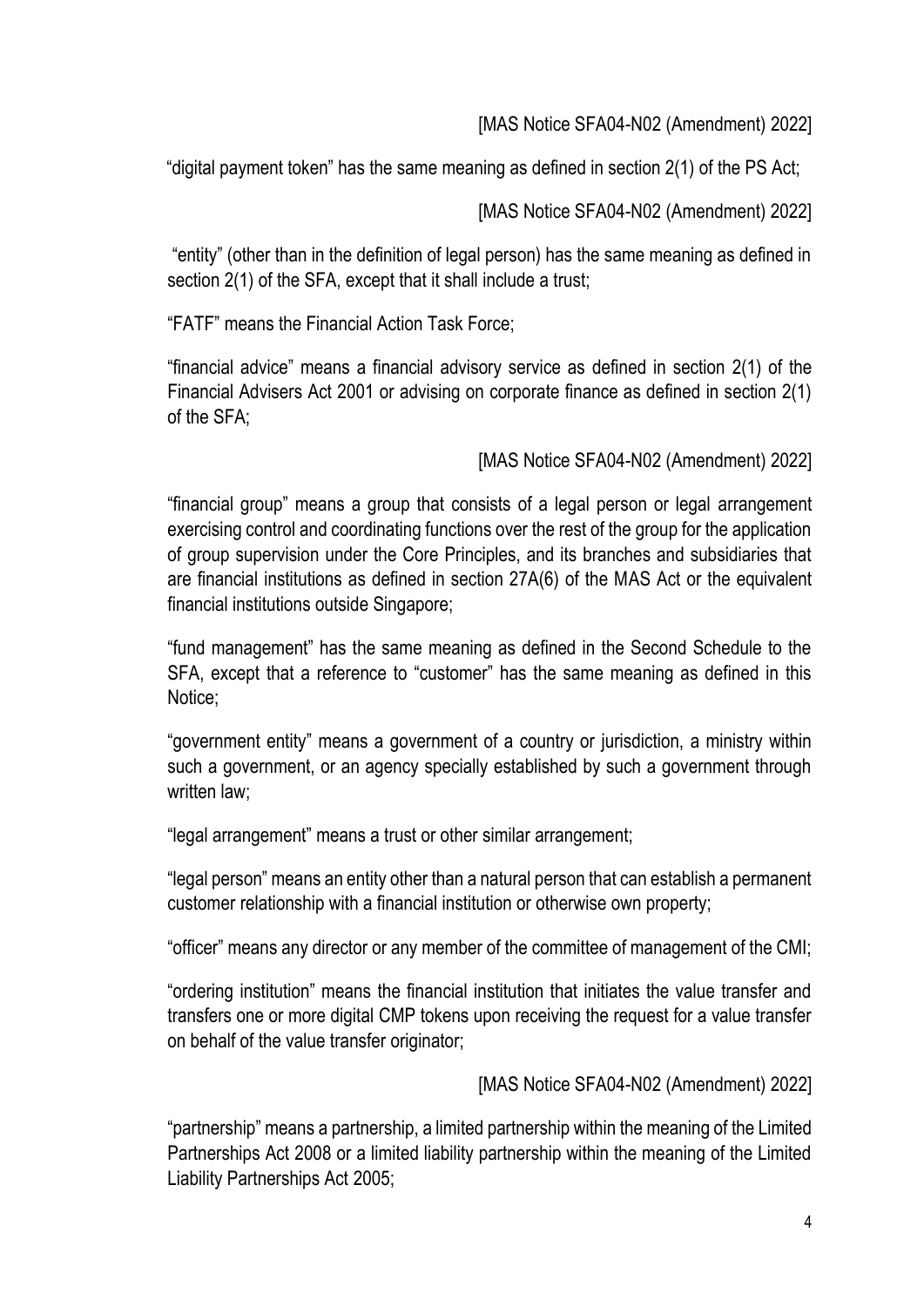"personal data" has the same meaning as defined in section 2(1) of the Personal Data Protection Act 2012;

[MAS Notice SFA04-N02 (Amendment) 2022]

"PS Act" means the Payment Services Act 2019;

[MAS Notice SFA04-N02 (Amendment) 2022]

"reasonable measures" means appropriate measures which are commensurate with the level of money laundering or terrorism financing risks;

[MAS Notice SFA04-N02 (Amendment) 2022]

"STR" means suspicious transaction report;

"STRO" means the Suspicious Transaction Reporting Office, Commercial Affairs Department of the Singapore Police Force;

[MAS Notice SFA04-N02 (Amendment) 2022]

"TSOFA" means the Terrorism (Suppression of Financing) Act 2002; and

[MAS Notice SFA04-N02 (Amendment) 2022]

"value transfer" refers to any transaction carried out on behalf of a value transfer originator through a financial institution with a view to making one or more digital CMP tokens available to a beneficiary person at a beneficiary institution, irrespective of whether the originator and the beneficiary are the same person.

[MAS Notice SFA04-N02 (Amendment) 2022]

2.2 A reference to any threshold or value limit expressed in S\$ shall include a reference to the equivalent amount expressed in any other currency and in any digital payment token. The equivalent amount in digital payment tokens shall be determined based on the conversion rates prevailing at the time of the CMI's compliance with the relevant threshold or value limit.

[MAS Notice SFA04-N02 (Amendment) 2022]

2.3 The expressions used in this Notice shall, except where defined in this Notice or where the context otherwise requires, have the same meanings as in the SFA.

# **3 UNDERLYING PRINCIPLES**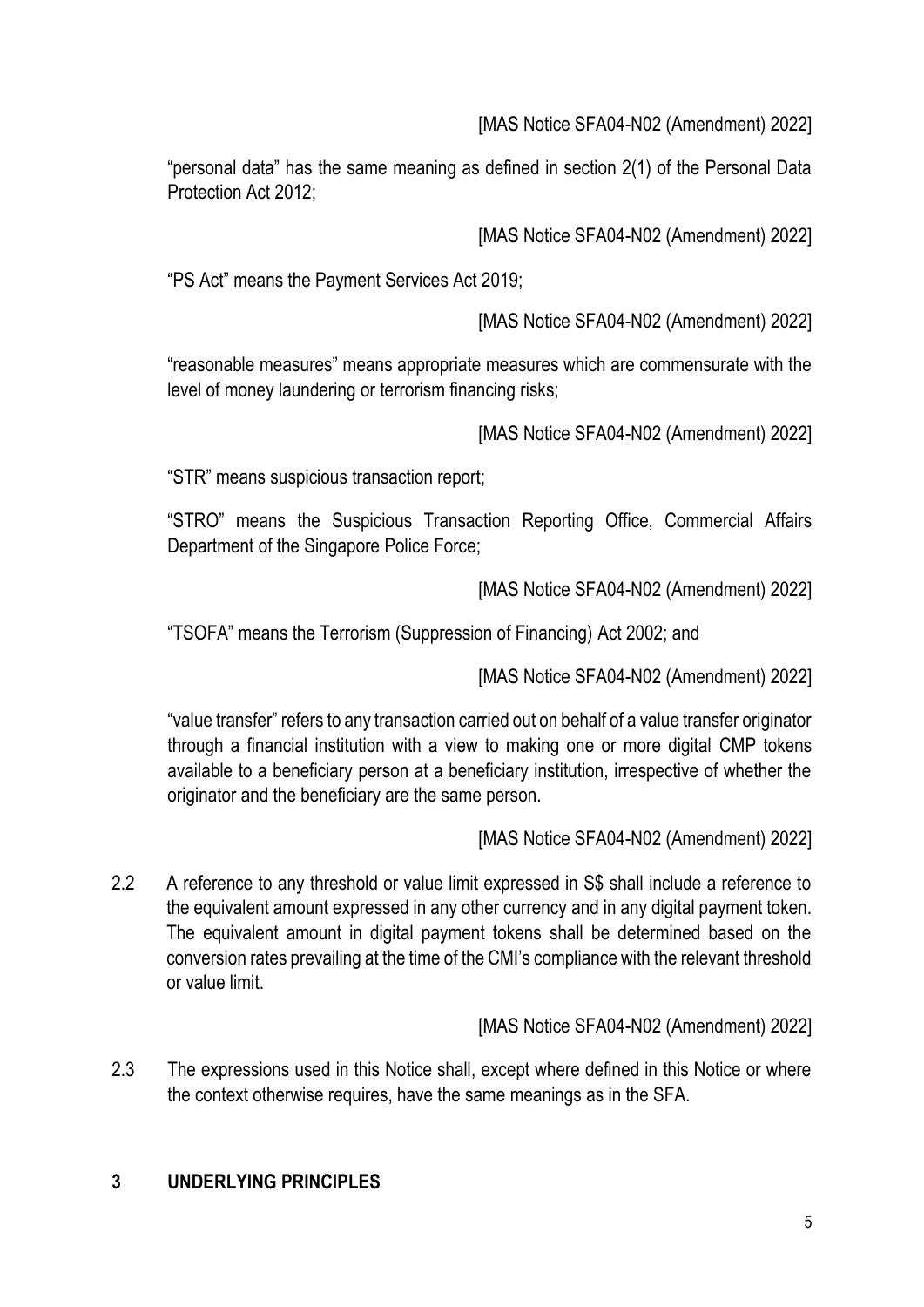- 3.1 This Notice is based on the following principles, which shall serve as a guide for all CMIs in the conduct of their operations and business activities:
	- (a) A CMI shall exercise due diligence when dealing with customers, natural persons appointed to act on the customer's behalf, connected parties of the customer and beneficial owners of the customer.
	- (b) A CMI shall conduct its business in conformity with high ethical standards, and guard against establishing any business relations or undertaking any transaction, including a digital CMP token transaction, that is or may be connected with, or facilitates or may facilitate money laundering or terrorism financing.
	- (c) A CMI shall, to the fullest extent possible, assist and cooperate with the relevant law enforcement authorities in Singapore to prevent money laundering and terrorism financing.

## **4 ASSESSING RISKS AND APPLYING A RISK-BASED APPROACH**

#### **Risk Assessment**

- 4.1 A CMI shall take appropriate steps to identify, assess and understand, its money laundering and terrorism financing risks in relation to -
	- (a) its customers;
	- (b) the countries or jurisdictions its customers are from or in;
	- (c) the countries or jurisdictions the CMI has operations in; and
	- (d) the products, services, transactions, including digital CMP token transactions, and delivery channels of the CMI.

- 4.2 The appropriate steps referred to in paragraph 4.1 shall include
	- (a) documenting the CMI's risk assessments;
	- (b) considering all the relevant risk factors before determining the level of overall risk and the appropriate type and extent of mitigation to be applied;
	- (c) keeping the CMI's risk assessments up-to-date; and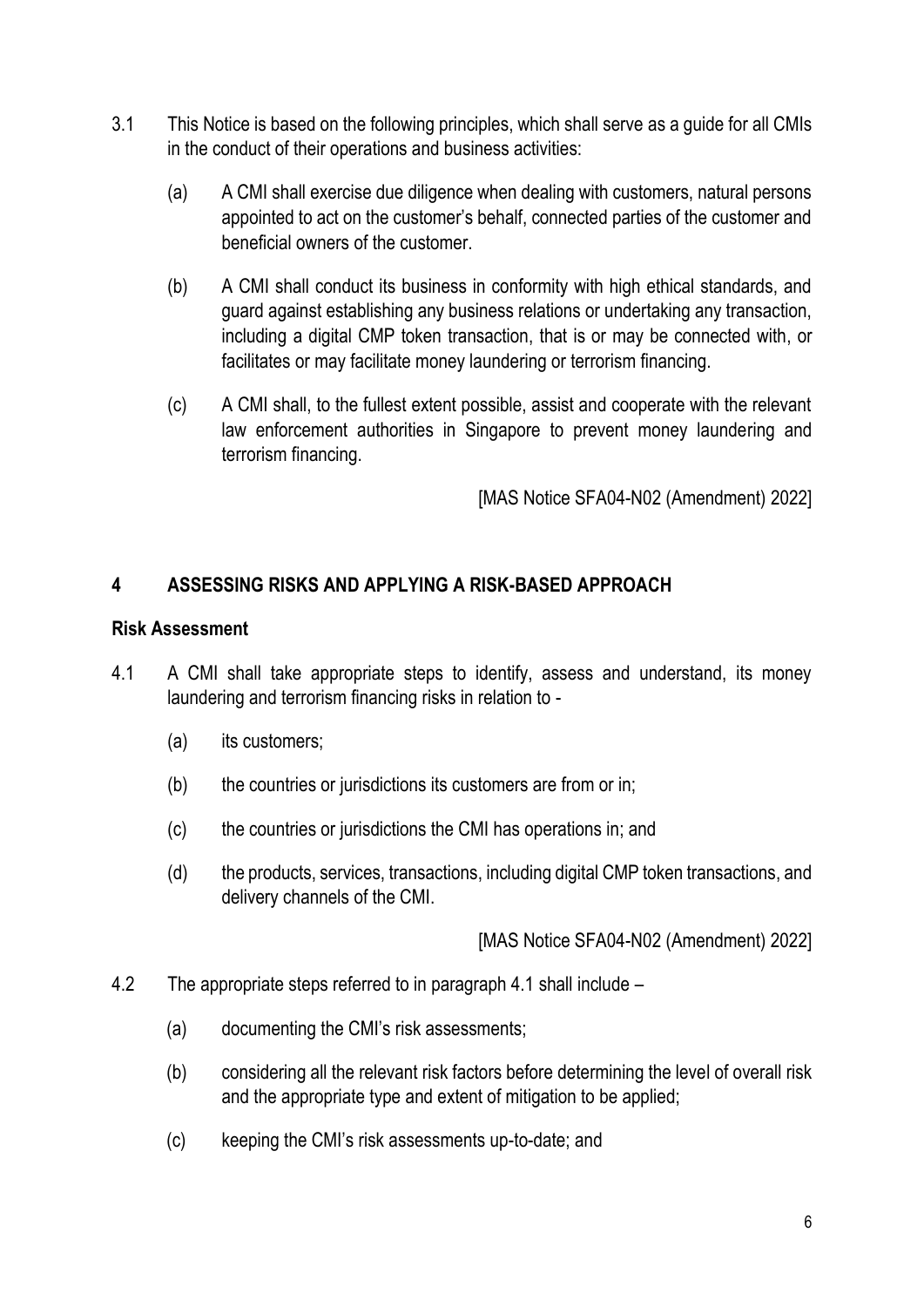(d) having appropriate mechanisms to provide its risk assessment information to the Authority.

# **Risk Mitigation**

- 4.3 A CMI shall
	- (a) develop and implement policies, procedures and controls, which are approved by senior management, to enable the CMI to effectively manage and mitigate the risks that have been identified by the CMI or notified to it by the Authority or other relevant authorities in Singapore;
	- (b) monitor the implementation of those policies, procedures and controls and enhance them if necessary;
	- (c) perform enhanced measures where higher risks are identified, to effectively manage and mitigate those higher risks; and
	- (d) ensure that the performance of measures or enhanced measures to effectively manage and mitigate the identified risks addresses the risk assessment and guidance from the Authority or other relevant authorities in Singapore.

[MAS Notice SFA04-N02 (Amendment) 2022]

## **5 NEW PRODUCTS, PRACTICES AND TECHNOLOGIES**

- 5.1 A CMI shall identify and assess the money laundering and terrorism financing risks that may arise in relation to -
	- (a) the development of new products and new business practices, including new delivery mechanisms; and
	- (b) the use of new or developing technologies for both new and existing products.

- 5.2 A CMI shall undertake the risk assessments, prior to the launch or use of such products, practices and technologies (to the extent such use is permitted by this Notice), and shall take appropriate measures to manage and mitigate the risks.
- 5.3 A CMI shall, in complying with the requirements of paragraphs 5.1 and 5.2, pay special attention to any -
	- (a) new products and new business practices, including new delivery mechanisms; and
	- (b) new or developing technologies,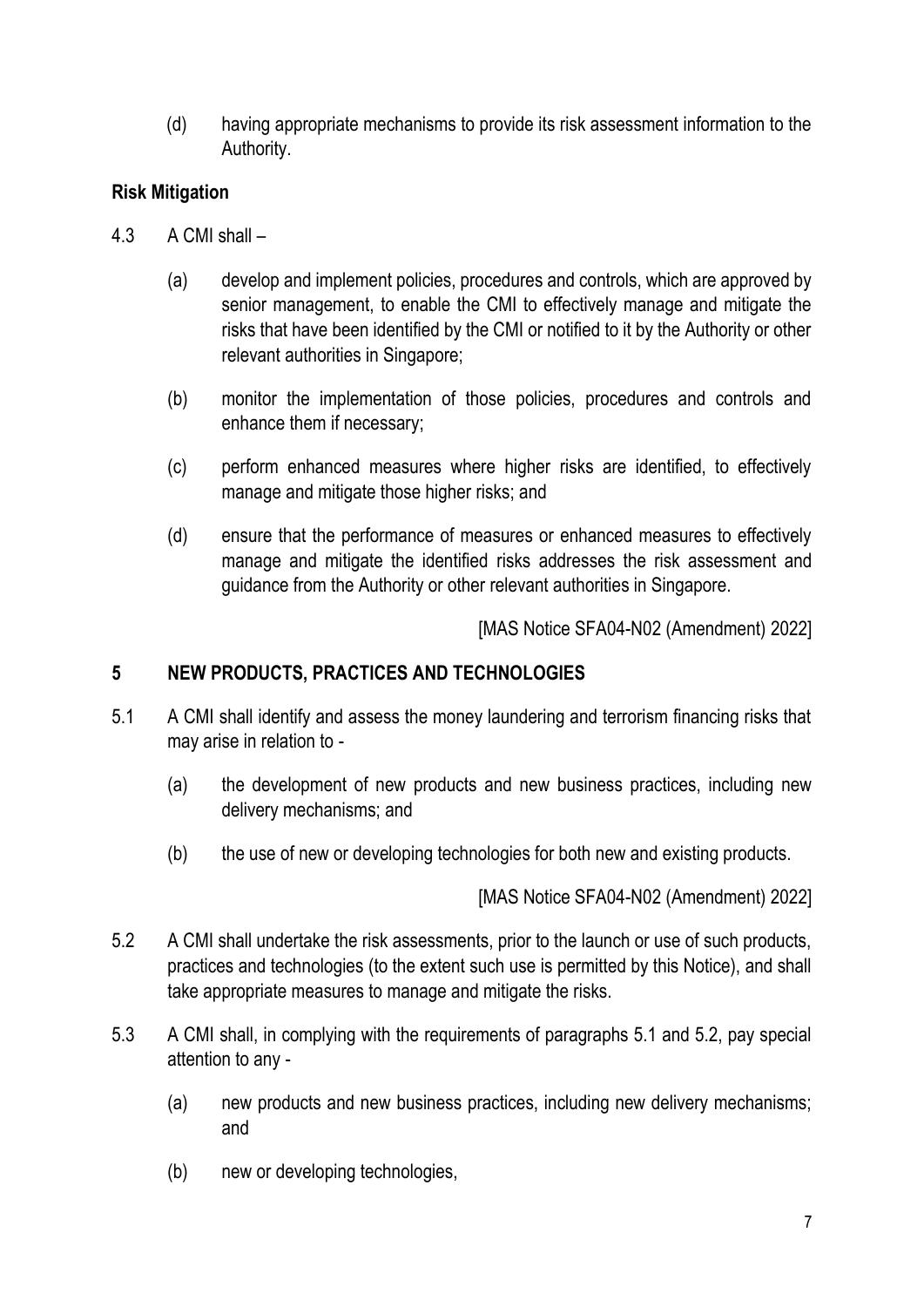that favour anonymity.

# **6 CUSTOMER DUE DILIGENCE ("CDD")**

### **Anonymous or Fictitious Account**

6.1 No CMI shall open or maintain an anonymous account or an account in a fictitious name.

## **Where There Are Reasonable Grounds for Suspicion prior to the Establishment of Business Relations or Undertaking any Transaction without opening an Account**

- 6.2 Prior to a CMI establishing business relations or undertaking any transaction without opening an account, where the CMI has any reasonable grounds to suspect that the assets or funds of a customer are proceeds of drug dealing or criminal conduct as defined in the CDSA, or are property related to the facilitation or carrying out of any terrorism financing offence as defined in the TSOFA, the CMI shall –
	- (a) not establish business relations with, or undertake a transaction for, the customer; and
	- (b) file an STR<sup>2</sup> , and extend a copy to the Authority for information.

## **When CDD is to be Performed**

- 6.3 A CMI shall perform the measures as required by paragraphs 6, 7 and 8 when
	- (a) the CMI establishes business relations with any customer;
	- (b) the CMI undertakes any transaction of a value exceeding S\$20,000, other than any digital CMP token transaction referred to in paragraph 6.3(c), for any customer who has not otherwise established business relations with the CMI;
	- (c) the CMI undertakes any digital CMP token transactions for any customer who has not otherwise established business relations with the CMI;
	- (d) the CMI effects or receives any digital CMP tokens by value transfer, for any customer who has not otherwise established business relations with the CMI;
	- (e) there is a suspicion of money laundering or terrorism financing, notwithstanding that the CMI would not otherwise be required by this Notice to perform the measures as required by paragraphs 6, 7 and 8; or

<sup>2</sup> Please note in particular section 48 of the CDSA on tipping-off.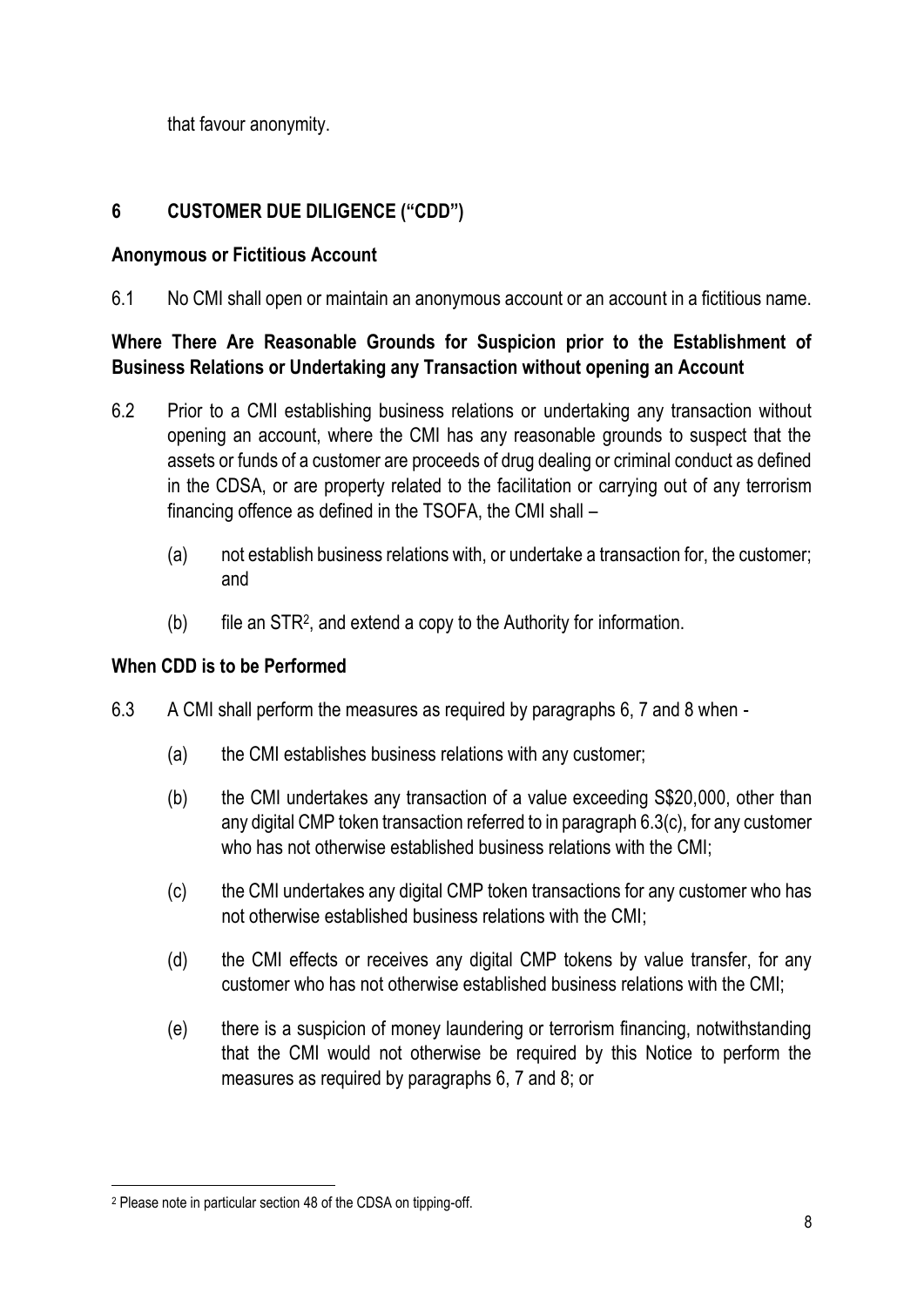(f) the CMI has doubts about the veracity or adequacy of any information previously obtained.

[MAS Notice SFA04-N02 (Amendment) 2022]

- 6.4 Where a CMI suspects that two or more transactions are or may be related, linked or the result of a deliberate restructuring of an otherwise single transaction into smaller transactions in order to evade the measures provided for in this Notice in relation to the circumstances set out in paragraph 6.3(b), the CMI shall treat the transactions as a single transaction and aggregate their values for the purposes of this Notice.
- (I) Identification of Customer
- 6.5 A CMI shall identify each customer.
- 6.6 For the purposes of paragraph 6.5, a CMI shall obtain at least the following information:
	- (a) full name, including any aliases;
	- (b) unique identification number (such as an identity card number, birth certificate number or passport number, or where the customer is not a natural person, the incorporation number or business registration number);
	- $(c)$  the customer's  $-$ 
		- (i) residential address; or
		- (ii) registered or business address, and if different, principal place of business,

as may be appropriate;

- (d) date of birth, establishment, incorporation or registration (as may be appropriate); and
- (e) nationality, place of incorporation or place of registration (as may be appropriate).
- 6.7 Where the customer is a legal person or legal arrangement, the CMI shall, apart from identifying the customer, also identify the legal form, constitution and powers that regulate and bind the legal person or legal arrangement.
- 6.8 Where the customer is a legal person or legal arrangement, the CMI shall identify the connected parties of the customer, by obtaining at least the following information of each connected party:
	- (a) full name, including any aliases; and
	- (b) unique identification number (such as an identity card number, birth certificate number or passport number of the connected party).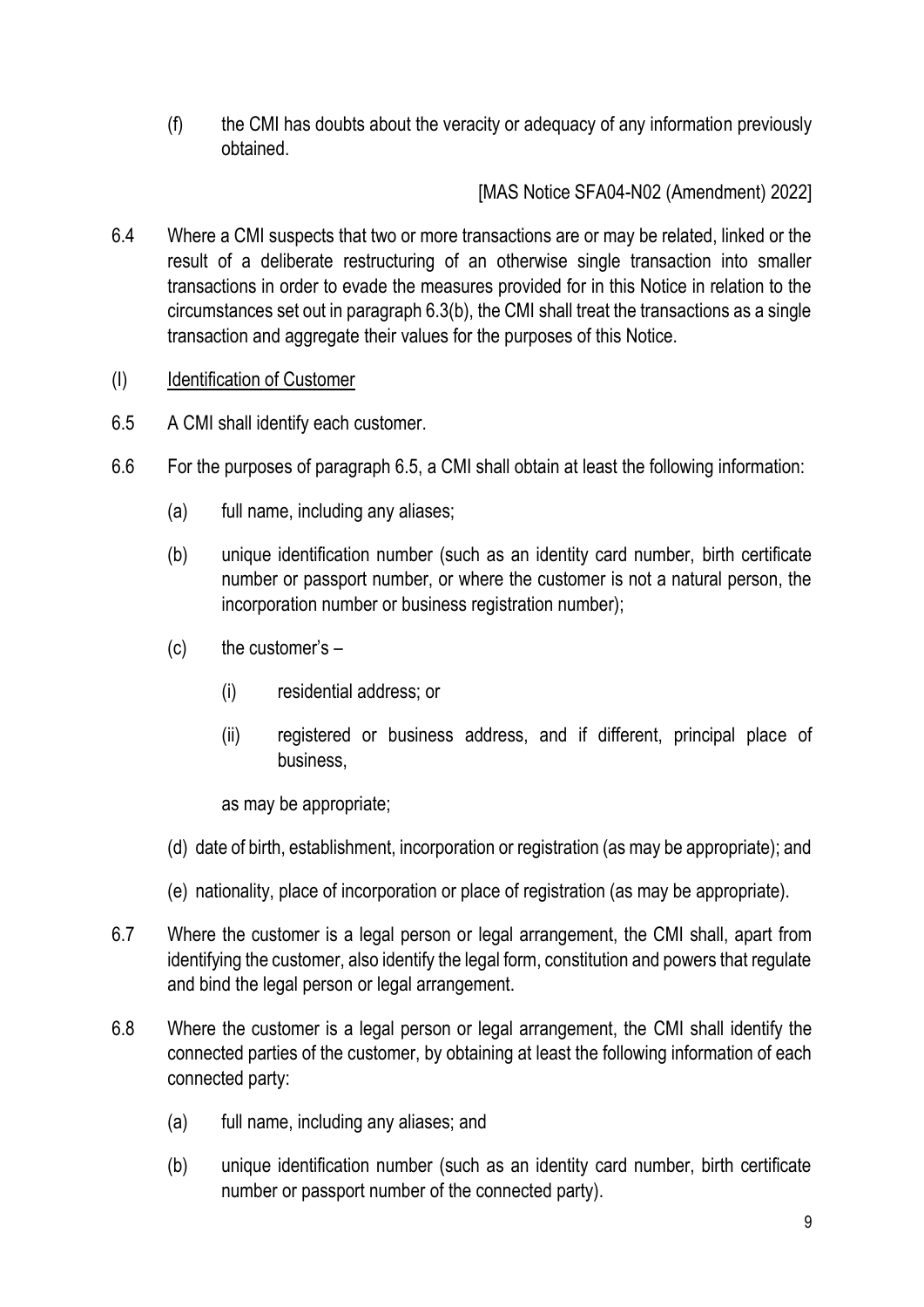- 6.8A Where the CMI
	- (a) has assessed that the money laundering and terrorism financing risks in relation to the customer are not high; and
	- (b) is unable to obtain the unique identification number of the connected party after taking reasonable measures,

the CMI may obtain the date of birth and nationality of the connected party, in lieu of the unique identification number.

[MAS Notice SFA04-N02 (Amendment) 2022]

6.8B The CMI shall document the results of the assessment in paragraph 6.8A(a) and all the measures taken under paragraph 6.8A(b).

- (II) Verification of Identity of Customer
- 6.9 A CMI shall verify the identity of the customer using reliable, independent source data, documents or information. Where the customer is a legal person or legal arrangement, a CMI shall verify the legal form, proof of existence, constitution and powers that regulate and bind the customer, using reliable, independent source data, documents or information.
- (III) Identification and Verification of Identity of Natural Person Appointed to Act on a Customer's Behalf
- 6.10 Where a customer appoints one or more natural persons to act on the customer's behalf in establishing business relations with a CMI or the customer is not a natural person, the CMI shall -
	- (a) identify each natural person who acts or is appointed to act on behalf of the customer by obtaining at least the following information of such natural person:
		- (i) full name, including any aliases;
		- (ii) unique identification number (such as an identity card number, birth certificate number or passport number);
		- (iii) residential address;
		- (iv) date of birth;
		- (v) nationality; and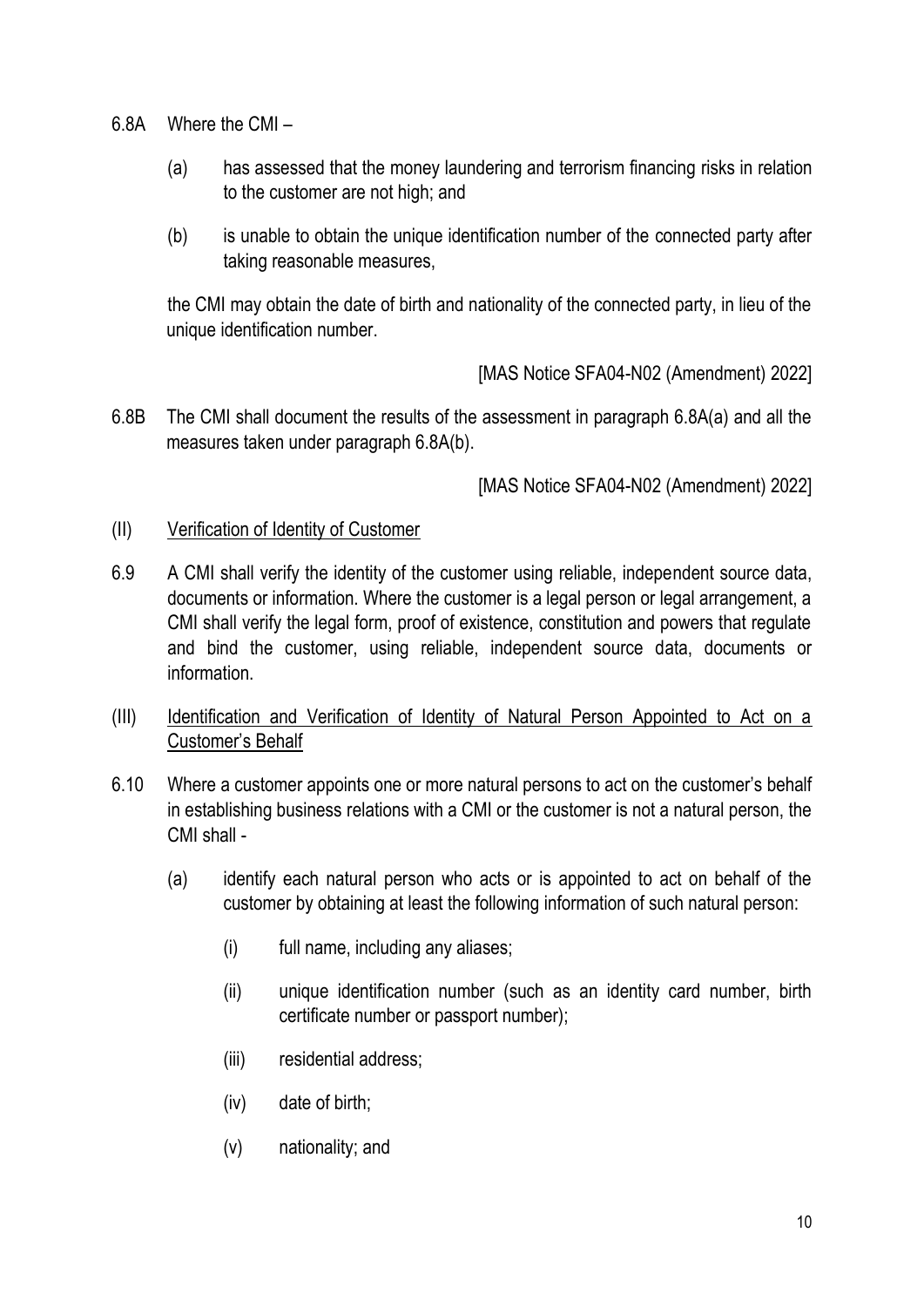- (b) verify the identity of each natural person using reliable, independent source data, documents or information.
- 6.11 A CMI shall verify the due authority of each natural person appointed to act on behalf of the customer by:
	- (a) obtaining the appropriate documentary evidence authorising the appointment of such natural person by the customer to act on the customer's behalf; and
	- (b) verifying that such natural person is the person authorised to act on the customer's behalf, through methods which include obtaining the person's specimen signature or electronic means of verification.

6.11A Where the CMI –

- (a) has assessed that the money laundering and terrorism financing risks of the customer are not high; and
- (b) is unable to obtain the residential address of the natural person who acts or is appointed to act on behalf of the customer after taking reasonable measures,

the CMI may obtain the business address of this natural person, in lieu of the residential address.

[MAS Notice SFA04-N02 (Amendment) 2022]

6.11B Where the CMI has obtained the business address of the natural person referred to in paragraph 6.11A, the CMI shall take reasonable measures to verify the business address using reliable, independent source data, documents or information.

[MAS Notice SFA04-N02 (Amendment) 2022]

6.11C The CMI shall document the results of the assessment in paragraph 6.11A(a) and all the measures taken under paragraph 6.11A(b)

- 6.12 Where the customer is a Singapore Government entity, the CMI shall only be required to obtain such information as may be required to confirm that the customer is a Singapore Government entity as asserted.
- (IV) Identification and Verification of Identity of Beneficial Owner
- 6.13 Subject to paragraph 6.16, a CMI shall inquire if there exists any beneficial owner in relation to a customer.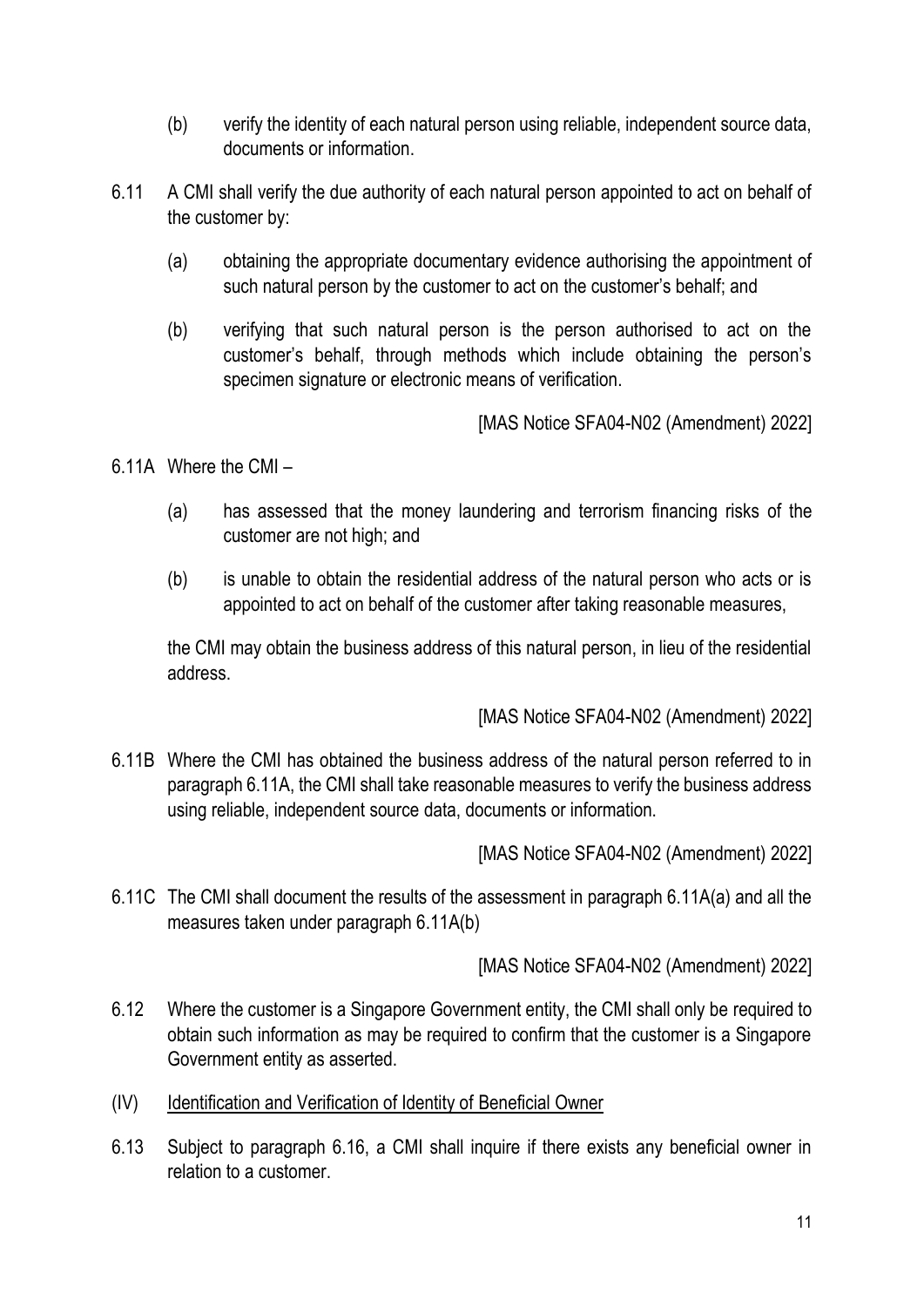- 6.14 Where there is one or more beneficial owners in relation to a customer, the CMI shall identify the beneficial owners and take reasonable measures to verify the identities of the beneficial owners using the relevant information or data obtained from reliable, independent sources. The CMI shall -
	- (a) for customers that are legal persons
		- (i) identify the natural persons (whether acting alone or together) who ultimately own the legal person;
		- (ii) to the extent that there is doubt under subparagraph (i) as to whether the natural persons who ultimately own the legal person are the beneficial owners or where no natural persons ultimately own the legal person, identify the natural persons (if any) who ultimately control the legal person or have ultimate effective control of the legal person; and
		- (iii) where no natural persons are identified under subparagraphs (i) or (ii), identify the natural persons having executive authority in the legal person, or in equivalent or similar positions;
	- (b) for customers that are legal arrangements
		- (i) for trusts, identify the settlor, the trustee, the protector (if any), the beneficiaries (including every beneficiary that falls within a designated characteristic or class)<sup>3</sup>, and any natural person exercising ultimate ownership, ultimate control or ultimate effective control over the trust (including through a chain of control or ownership); and
		- (ii) for other types of legal arrangements, identify persons in equivalent or similar positions, as those described under subparagraph (i).

- 6.15 Where the customer is not a natural person, the CMI shall understand the nature of the customer's business and its ownership and control structure.
- 6.16 A CMI shall not be required to inquire if there exists any beneficial owner in relation to a customer that is -
	- (a) *Deleted with effect from 30 November 2015*;
	- (b) *Deleted with effect from 30 November 2015*;

<sup>3</sup> In relation to a beneficiary of a trust designated by characteristics or by class, the CMI shall obtain sufficient information about the beneficiary to satisfy itself that it will be able to establish the identity of the beneficiary-

<sup>(</sup>a) before making a distribution to that beneficiary; or

<sup>(</sup>b) when that beneficiary intends to exercise vested rights.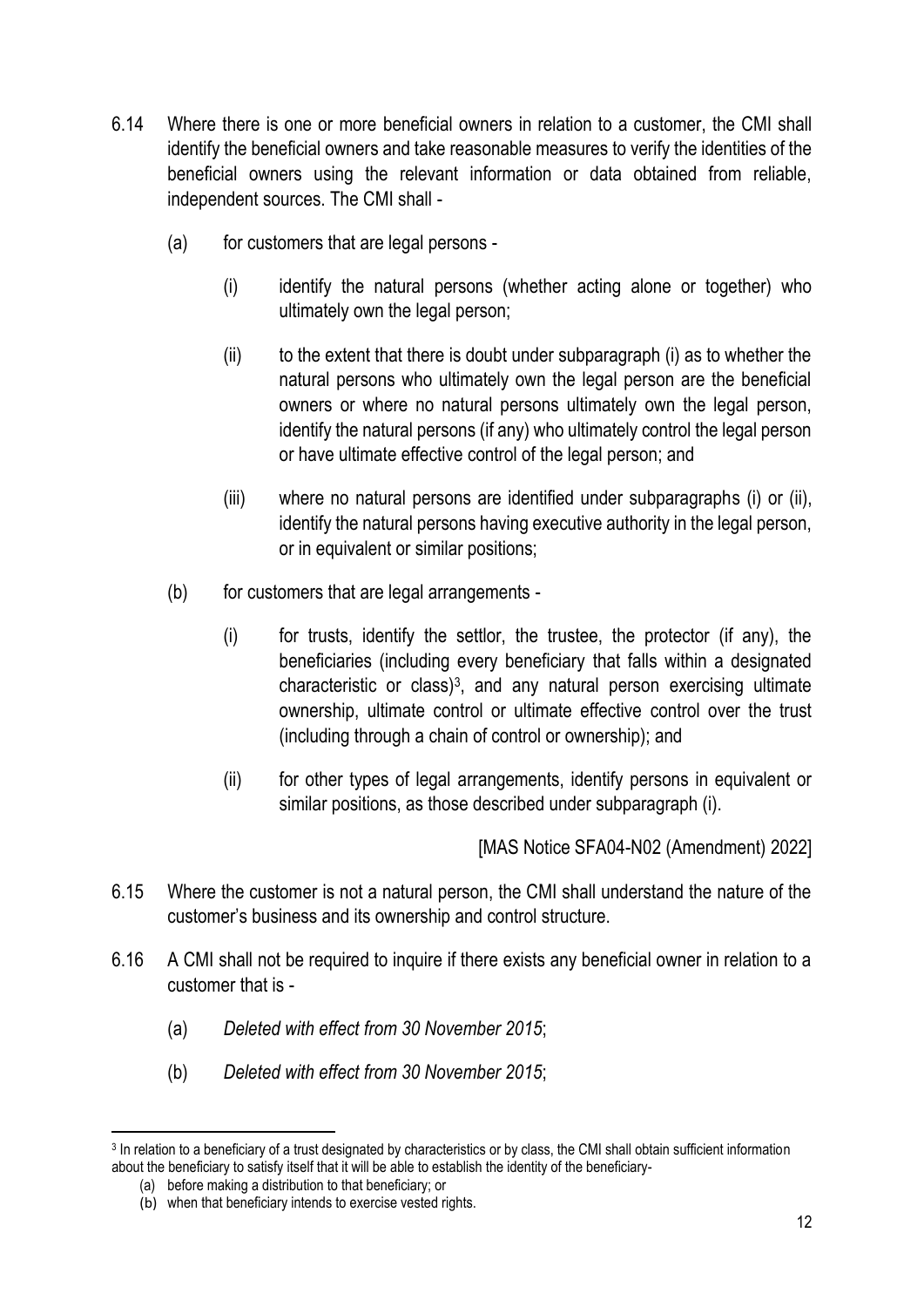- (c) an entity listed and traded on the Singapore Exchange;
- (d) an entity listed on a stock exchange outside of Singapore that is subject to
	- (i) regulatory disclosure requirements; and
	- (ii) requirements relating to adequate transparency in respect of its beneficial owners (imposed through stock exchange rules, law or other enforceable means);
- (e) a financial institution set out in Appendix 1;
- (f) a financial institution incorporated or established outside Singapore that is subject to and supervised for compliance with AML/CFT requirements consistent with standards set by the FATF; or
- (g) an investment vehicle where the managers are financial institutions<sup>4</sup>
	- (i) set out in Appendix 1; or
	- (ii) incorporated or established outside Singapore but are subject to and supervised for compliance with AML/CFT requirements consistent with standards set by the FATF,

unless the CMI has doubts about the veracity of the CDD information, or suspects that the customer, business relations with, or transaction for the customer, may be connected with money laundering or terrorism financing.

[MAS Notice SFA04-N02 (Amendment) 2022]

6.17 For the purposes of paragraphs 6.16(f) and 6.16(g)(ii), a CMI shall document the basis for its determination that the requirements in those paragraphs have been duly met.

[MAS Notice SFA04-N02 (Amendment) 2022]

- (IVA) Identification of Beneficiary
- 6.17A Paragraphs 6.17B and 6.17C shall apply where a CMI distributes life policies on behalf of a direct life insurer licensed under section 8 of the Insurance Act 1966.

<sup>4</sup> For the avoidance of doubt, the CMI shall be required to inquire if there exists any beneficial owners in relation to a customer that is an investment vehicle to which it provides the regulated activity of fund management as the primary manager, except where the interests in the investment vehicle are distributed by a financial institution as described in paragraphs 6.16(e) or 6.16(f).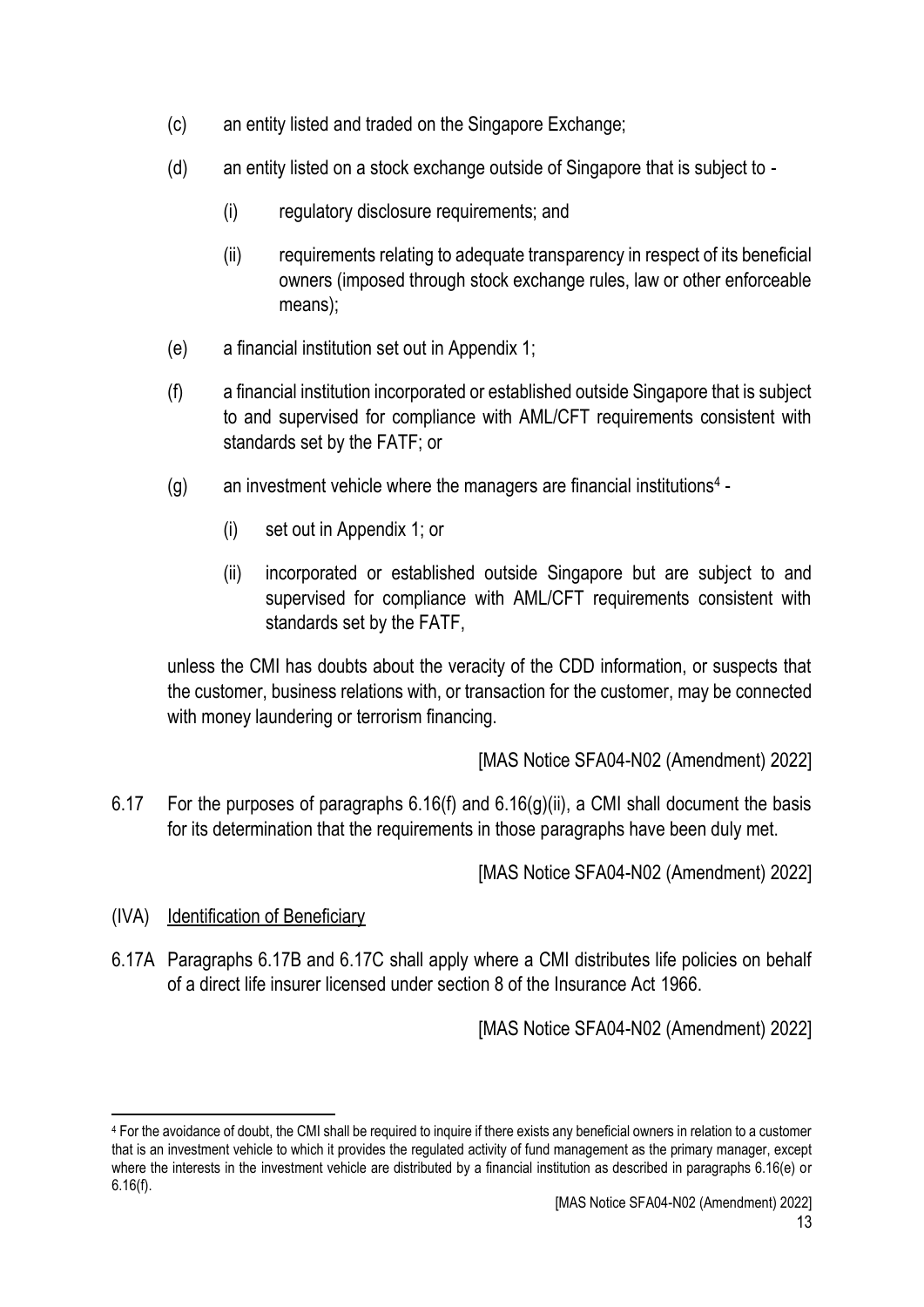- 6.17B A CMI shall, as soon as a beneficiary of a life policy is identified to the CMI as a specifically named natural person, legal person or legal arrangement, obtain the full name, including any aliases, of such beneficiary.
- 6.17C A CMI shall, as soon as a beneficiary of a life policy is designated by characteristics, class or other means and is known to the CMI, obtain sufficient information concerning the beneficiary to satisfy the direct life insurer that such direct life insurer will be able to establish the identity of the beneficiary at the time of payout.
- (V) Information on the Purpose and Intended Nature of Business Relations
- 6.18 A CMI shall, when processing the application to establish business relations, understand and as appropriate, obtain from the customer information as to the purpose and intended nature of business relations.
- (VI) Ongoing Monitoring
- 6.19 A CMI shall monitor on an ongoing basis, its business relations with customers.
- 6.20 A CMI shall, during the course of business relations with a customer, observe the conduct of the customer's account and scrutinise transactions undertaken throughout the course of business relations, to ensure that the transactions are consistent with the CMI's knowledge of the customer, its business and risk profile and where appropriate, the source of funds.
- 6.20A A CMI shall perform enhanced risk mitigation measures where the transaction involves a transfer of a digital CMP token to or a receipt of a digital CMP token from an entity other than:
	- (a) a financial institution as defined in section 27A(6) of the MAS Act; or
	- (b) a financial institution incorporated or established outside Singapore that is subject to and supervised for compliance with AML/CFT requirements consistent with standards set by the FATF.

- 6.21 A CMI shall pay special attention to all complex, unusually large or unusual patterns of transactions, undertaken throughout the course of business relations, that have no apparent or visible economic or lawful purpose.
- 6.22 For the purposes of ongoing monitoring, a CMI shall put in place and implement adequate systems and processes, commensurate with the size and complexity of the CMI, to -
	- (a) monitor its business relations with customers; and
	- (b) detect and report suspicious, complex, unusually large or unusual patterns of transactions.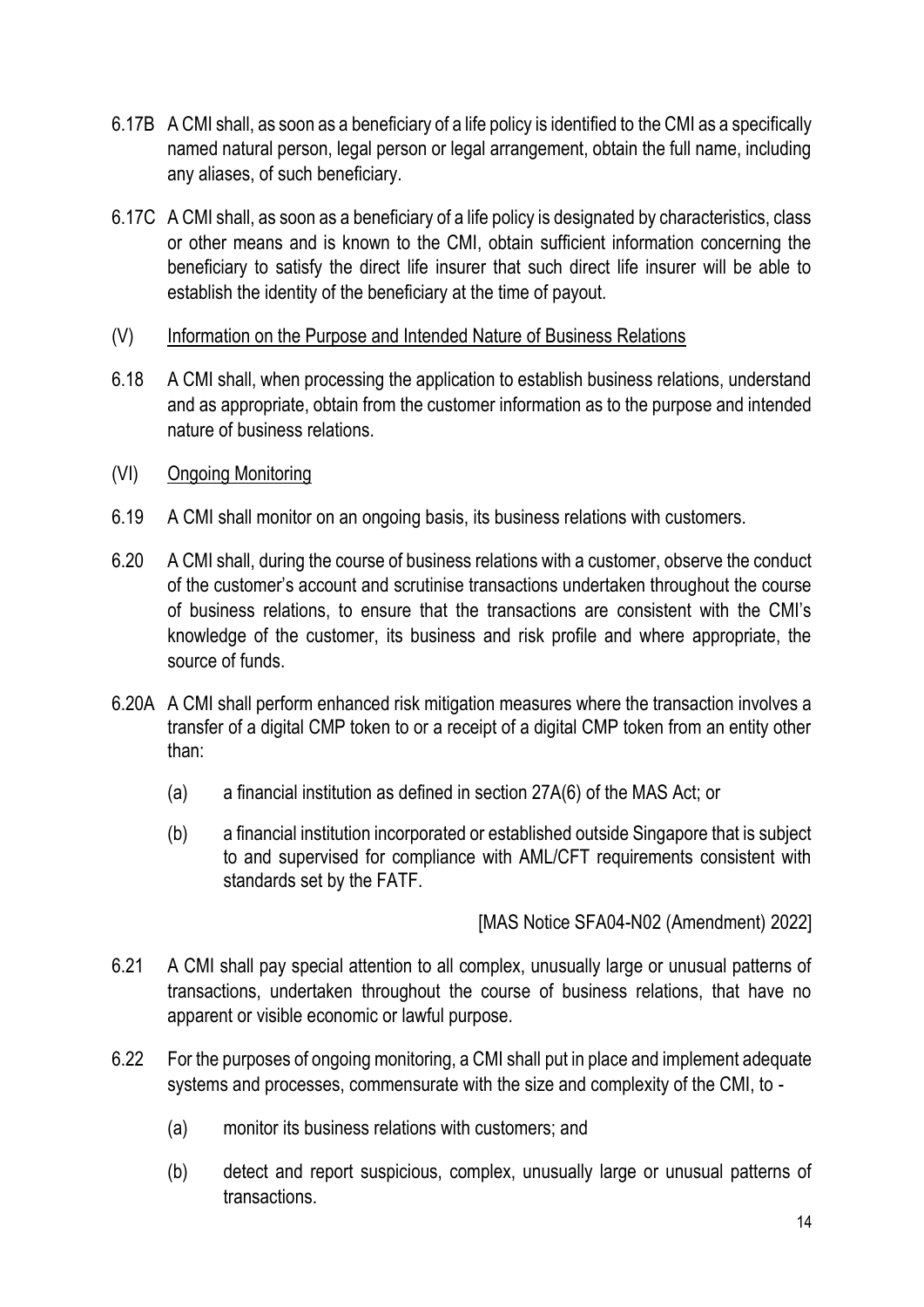- 6.23 A CMI shall, to the extent possible, inquire into the background and purpose of the transactions in paragraph 6.21 and document its findings with a view to making this information available to the relevant authorities should the need arise.
- 6.24 A CMI shall ensure that the CDD data, documents and information obtained in respect of customers, natural persons appointed to act on behalf of the customers, connected parties of the customers and beneficial owners of the customers, are relevant and kept up-to-date by undertaking reviews of existing CDD data, documents and information, particularly for higher risk categories of customers.
- 6.25 Where there are any reasonable grounds for suspicion that existing business relations with a customer are connected with money laundering or terrorism financing, and where the CMI considers it appropriate to retain the customer -
	- (a) the CMI shall substantiate and document the reasons for retaining the customer; and
	- (b) the customer's business relations with the CMI shall be subject to commensurate risk mitigation measures, including enhanced ongoing monitoring.
- 6.26 Where the CMI assesses the customer or the business relations with the customer referred to in paragraph 6.25 to be of higher risk, the CMI shall perform enhanced CDD measures, which shall include obtaining the approval of the CMI's senior management to retain the customer.

#### **CDD Measures for Non-Face-to-Face Business Relations**

- 6.27 A CMI shall develop policies and procedures to address any specific risks associated with non-face-to-face business relations with a customer or transactions for a customer.
- 6.28 A CMI shall implement the policies and procedures referred to in paragraph 6.27 when establishing business relations with a customer and when conducting ongoing due diligence.
- 6.29 Where there is no face-to-face contact, the CMI shall perform CDD measures that are at least as robust as those that would be required to be performed if there was face-to-face contact.

[MAS Notice SFA04-N02 (Amendment) 2022]

## **Reliance by Acquiring CMI on Measures Already Performed**

6.30 When a CMI ("acquiring CMI") acquires, either in whole or in part, the business of another financial institution (whether in Singapore or elsewhere), the acquiring CMI shall perform the measures as required by paragraphs 6, 7 and 8, on the customers acquired with the business at the time of acquisition except where the acquiring CMI has -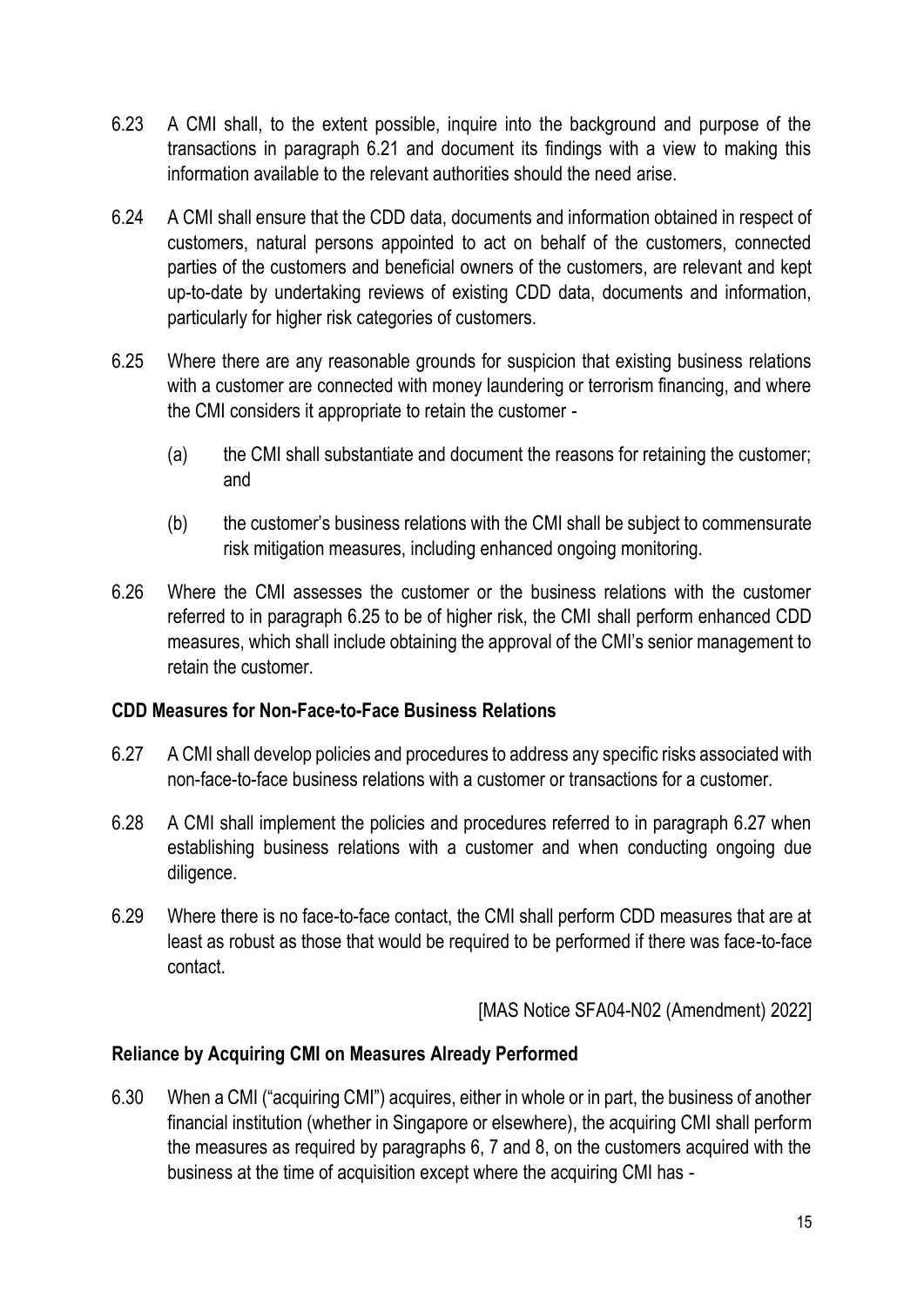- (a) acquired at the same time all corresponding customer records (including CDD information) and has no doubt or concerns about the veracity or adequacy of the information so acquired; and
- (b) conducted due diligence enquiries that have not raised any doubt on the part of the acquiring CMI as to the adequacy of AML/CFT measures previously adopted in relation to the business or part thereof now acquired by the acquiring CMI and document such enquiries.

### **Measures for Non-Account Holder**

- 6.31 A CMI that undertakes any transaction of a value exceeding S\$20,000, other than any digital CMP token transaction referred to in paragraph 6.31A, for any customer who does not otherwise have business relations with the CMI shall –
	- (a) perform CDD measures as if the customer had applied to the CMI to establish business relations; and
	- (b) record adequate details of the transaction so as to permit the reconstruction of the transaction, including the nature and date of the transaction, the type and amount of currency involved, the value date, and the details of the payee or beneficiary.

[MAS Notice SFA04-N02 (Amendment) 2022]

- 6.31A A CMI that undertakes any digital CMP token transaction, or effects or receives any digital CMP token by value transfer, for any customer who does not otherwise have business relations with the CMI shall –
	- (a) perform CDD measures as if the customer had applied to the CMI to establish business relations; and
	- (b) record adequate details of the digital CMP token transaction so as to permit the reconstruction of the transaction, including the nature and date of the transaction, the type and amount of currency, the type and value of digital CMP token(s) involved, the value date, and the details of the payee or beneficiary.

[MAS Notice SFA04-N02 (Amendment) 2022]

## **Timing for Verification**

6.32 Subject to paragraphs 6.33 and 6.34, a CMI shall complete verification of the identity of a customer as required by paragraph 6.9, natural persons appointed to act on behalf of the customer as required by paragraph 6.10(b) and beneficial owners of the customer as required by paragraph 6.14 -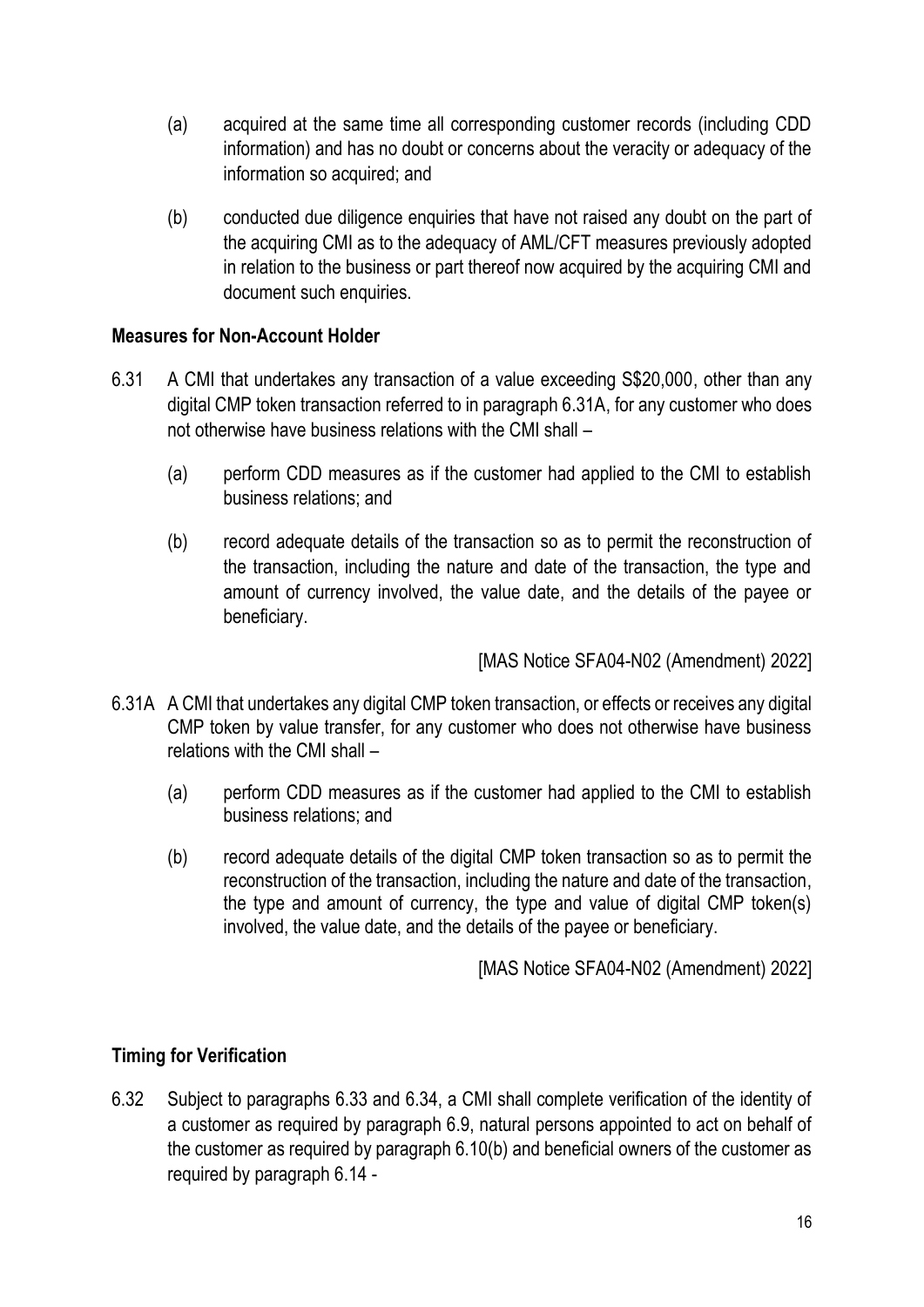- (a) before the CMI establishes business relations with the customer;
- (b) before the CMI undertakes any transaction of a value exceeding S\$20,000 for the customer, other than any digital CMP token transaction referred to in paragraph 6.32(c), where the customer has not otherwise established business relations with the CMI;
- (c) before the CMI undertakes any digital CMP token transaction, where the customer has not otherwise established business relations with the CMI; or
- (d) before the CMI effects or receives any digital CMP token by value transfer, for any customer who has not otherwise established business relations with the CMI.

- 6.33 A CMI may establish business relations with a customer before completing the verification of the identity of the customer as required by paragraph 6.9, natural persons appointed to act on behalf of the customer as required by paragraph 6.10(b) and beneficial owners of the customer as required by paragraph 6.14 if -
	- (a) the deferral of completion of the verification is essential in order not to interrupt the normal conduct of business operations; and
	- (b) the risks of money laundering and terrorism financing can be effectively managed by the CMI.
- 6.34 Where the CMI establishes business relations with a customer before verifying the identity of the customer as required by paragraph 6.9, natural persons appointed to act on behalf of the customer as required by paragraph 6.10(b), and beneficial owners of the customer as required by paragraph 6.14, the CMI shall -
	- (a) develop and implement internal risk management policies and procedures concerning the conditions under which such business relations may be established prior to verification; and
	- (b) complete such verification as soon as is reasonably practicable.

## **Where Measures are Not Completed**

6.35 Where the CMI is unable to complete the measures as required under paragraphs 6, 7 and 8, it shall not commence or continue business relations with any customer, or undertake any transaction for any customer. The CMI shall consider if the circumstances are suspicious so as to warrant the filing of an STR.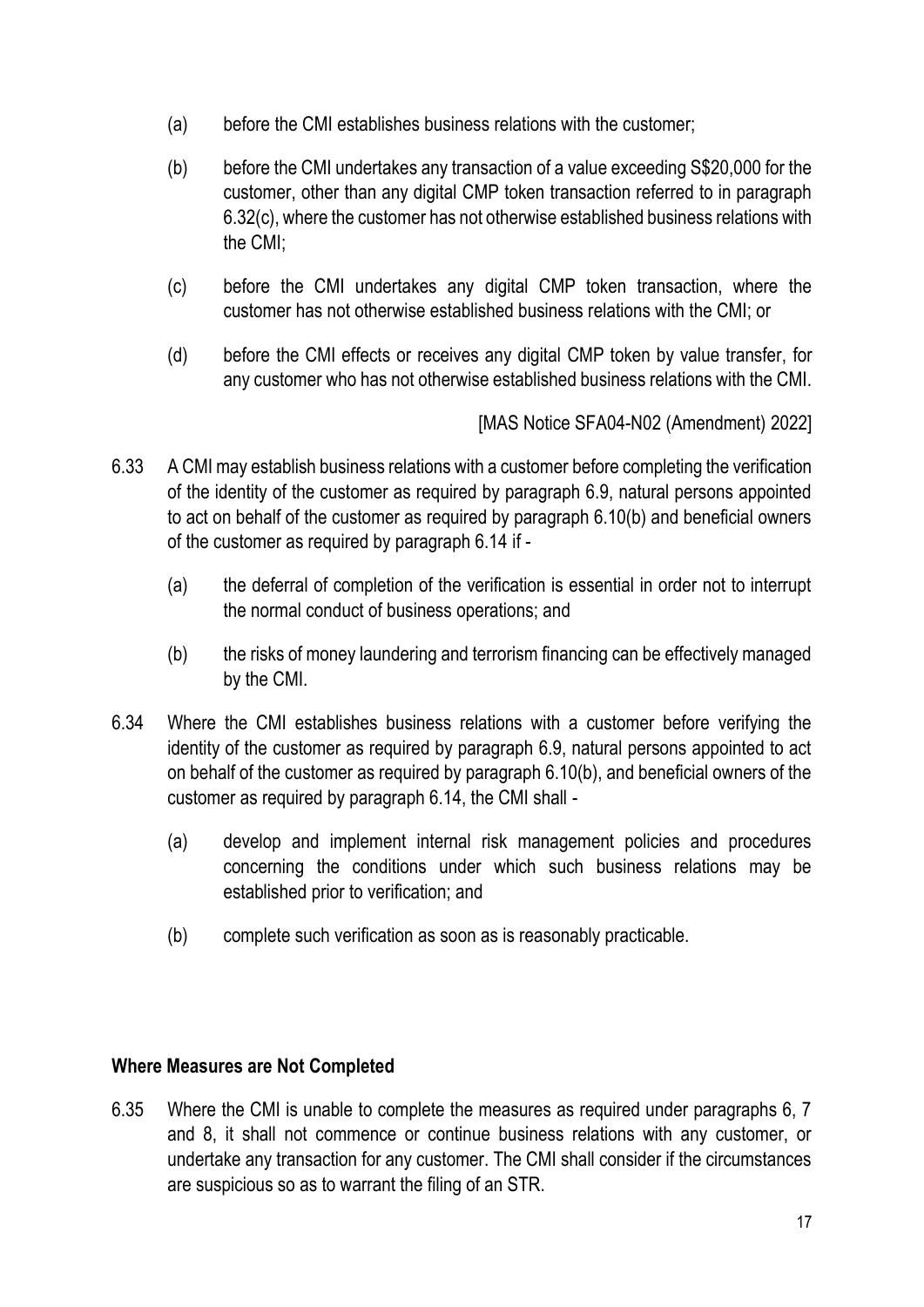6.36 For the purposes of paragraph 6.35, completion of the measures means the situation where the CMI has obtained, screened and verified (including by delayed verification as allowed under paragraphs 6.33 and 6.34) all necessary CDD information required under paragraphs 6, 7 and 8, and where the CMI has received satisfactory responses to all inquiries in relation to such necessary CDD information.

[MAS Notice SFA04-N02 (Amendment) 2022]

### **Joint Account**

6.37 In the case of a joint account, a CMI shall perform CDD measures on all of the joint account holders as if each of them were individual customers of the CMI.

[MAS Notice SFA04-N02 (Amendment) 2022]

### **Existing Customers**

6.38 A CMI shall perform the measures as required by paragraphs 6, 7, and 8 in relation to its existing customers, based on its own assessment of materiality and risk, taking into account any previous measures applied, the time when the measures were last applied to such existing customers and the adequacy of data, documents or information obtained.

#### **Screening**

- 6.39 A CMI shall screen a customer, natural persons appointed to act on behalf of the customer, connected parties of the customer and beneficial owners of the customer against relevant money laundering and terrorism financing information sources, as well as lists and information provided by the Authority or other relevant authorities in Singapore for the purposes of determining if there are any money laundering or terrorism financing risks in relation to the customer.
- 6.40 A CMI shall screen the persons referred to in paragraph 6.39
	- (a) when, or as soon as reasonably practicable after, the CMI establishes business relations with a customer;
	- (b) when the CMI undertakes any transaction of a value exceeding S\$20,000, other than any digital CMP token transaction referred to in paragraph 6.40(e), for a customer who has not otherwise established business relations with the CMI;
	- (c) on a periodic basis after the CMI establishes business relations with the customer;
	- (d) when there are any changes or updates to -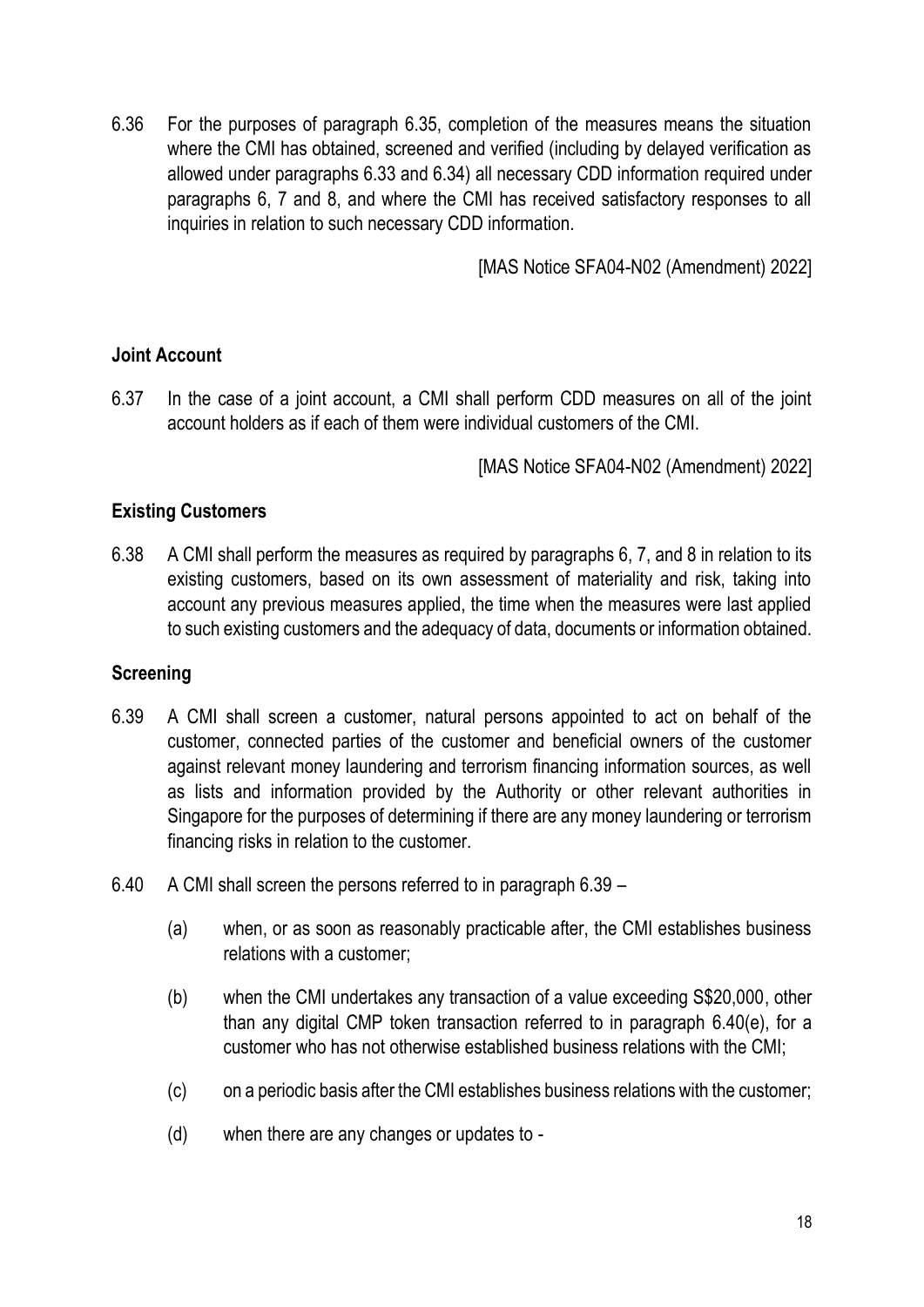- (i) the lists and information provided by the Authority or other relevant authorities in Singapore to the CMI; or
- (ii) the natural persons appointed to act on behalf of a customer, connected parties of a customer or beneficial owners of a customer;
- (e) when the CMI undertakes any digital CMP token transactions for a customer who has not otherwise established business relations with the CMI; and
- (f) when the CMI effects or receives digital CMP tokens by value transfer, for a customer who has not otherwise established business relations with the CMI.

6.40A A CMI shall screen all value transfer originators and value transfer beneficiaries as defined in paragraph 10A, against lists and information provided by the Authority or any other relevant authorities in Singapore for the purposes of determining if there are any money laundering or terrorism financing risks in relation to any such persons.

[MAS Notice SFA04-N02 (Amendment) 2022]

- 6.41 The results of screening and assessment by the CMI shall be documented.
- 6.42 For the purposes of paragraph 6, a reference to "transaction" shall include a digital CMP token transaction.

[MAS Notice SFA04-N02 (Amendment) 2022]

## **7 SIMPLIFIED CUSTOMER DUE DILIGENCE**

- 7.1 Subject to paragraph 7.4, a CMI may perform simplified CDD measures in relation to a customer, any natural person appointed to act on behalf of the customer and any beneficial owner of the customer (other than any beneficial owner that the CMI is exempted from making inquiries about under paragraph 6.16) if it is satisfied that the risks of money laundering and terrorism financing are low.
- 7.2 The assessment of low risks shall be supported by an adequate analysis of risks by the CMI.
- 7.3 The simplified CDD measures shall be commensurate with the level of risk, based on the risk factors identified by the CMI.
- 7.4 A CMI shall not perform simplified CDD measures
	- (a) where a customer or any beneficial owner of the customer is from or in a country or jurisdiction in relation to which the FATF has called for countermeasures;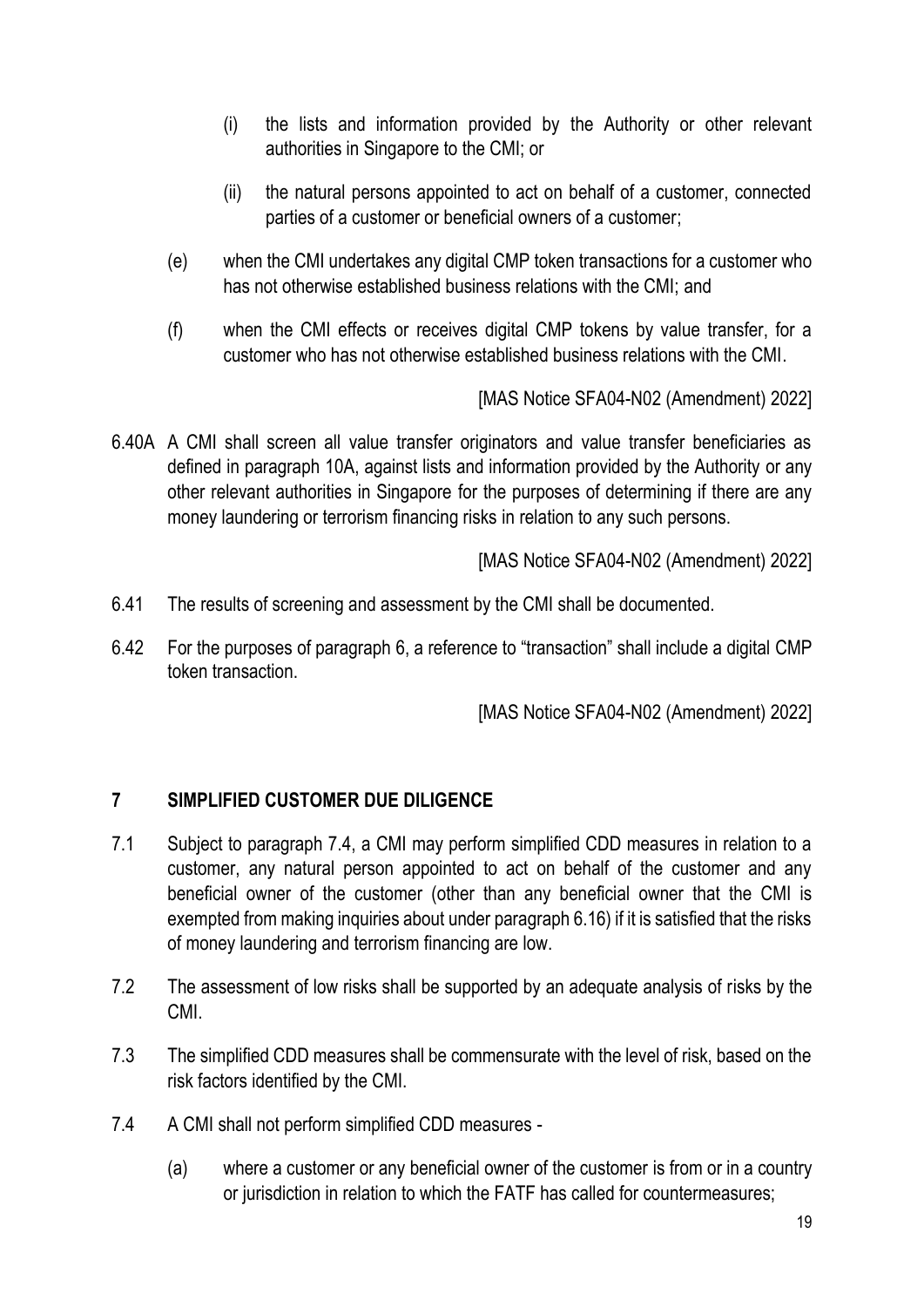- (b) where a customer or any beneficial owner of the customer is from or in a country or jurisdiction known to have inadequate AML/CFT measures, as determined by the CMI for itself, or notified to CMIs generally by the Authority, or other foreign regulatory authorities; or
- (c) where the CMI suspects that money laundering or terrorism financing is involved.

- 7.5 Subject to paragraphs 7.2, 7.3 and 7.4, a CMI may perform simplified CDD measures in relation to a customer that is a financial institution set out in Appendix 2.
- 7.6 Where the CMI performs simplified CDD measures in relation to a customer, any natural person appointed to act on behalf of the customer and any beneficial owner of the customer, it shall document -
	- (a) the details of its risk assessment; and
	- (b) the nature of the simplified CDD measures.
- 7.7 For avoidance of doubt, the term "CDD measures" in paragraph 7 means the measures required by paragraph 6.

## **8 ENHANCED CUSTOMER DUE DILIGENCE**

#### **Politically Exposed Persons**

8.1 For the purposes of paragraph 8 -

"close associate" means a natural person who is closely connected to a politically exposed person, either socially or professionally;

"domestic politically exposed person" means a natural person who is or has been entrusted domestically with prominent public functions;

"family member" means a parent, step-parent, child, step-child, adopted child, spouse, sibling, step-sibling and adopted sibling of the politically exposed person;

"foreign politically exposed person" means a natural person who is or has been entrusted with prominent public functions in a foreign country or jurisdiction;

[MAS Notice SFA04-N02 (Amendment) 2022]

"international organisation" means an entity established by formal political agreements between member countries or jurisdictions that have the status of international treaties,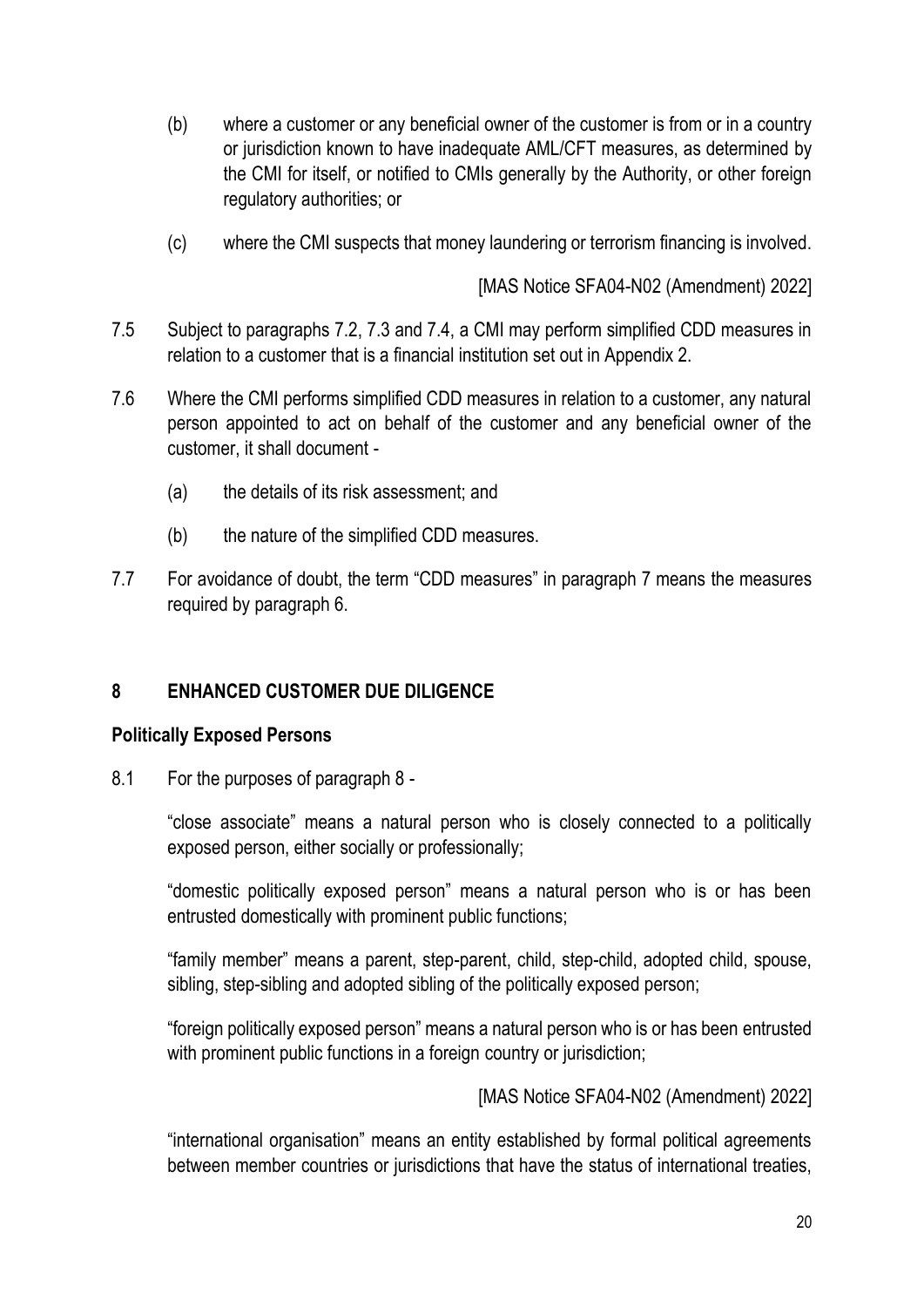whose existence is recognised by law in member countries or jurisdictions and which is not treated as a resident institutional unit of the country or jurisdiction in which it is located;

# [MAS Notice SFA04-N02 (Amendment) 2022]

"international organisation politically exposed person" means a natural person who is or has been entrusted with prominent public functions in an international organisation;

"politically exposed person" means a domestic politically exposed person, foreign politically exposed person or international organisation politically exposed person; and

"prominent public functions" includes the roles held by a head of state, a head of government, government ministers, senior civil or public servants, senior judicial or military officials, senior executives of state owned corporations, senior political party officials, members of the legislature and senior management of international organisations.

- 8.2 A CMI shall implement appropriate internal risk management systems, policies, procedures and controls to determine if a customer, any natural person appointed to act on behalf of the customer, any connected party of the customer or any beneficial owner of the customer is a politically exposed person, or a family member or close associate of a politically exposed person.
- 8.3 A CMI shall, in addition to performing CDD measures (specified in paragraph 6), perform at least the following enhanced CDD measures where a customer or any beneficial owner of the customer is determined by the CMI to be a politically exposed person, or a family member or close associate of a political exposed person under paragraph 8.2:
	- (a) obtain approval from the CMI's senior management to establish or continue business relations with the customer;
	- (b) establish, by appropriate and reasonable means, the source of wealth and source of funds of the customer and any beneficial owner of the customer; and
	- (c) conduct, during the course of business relations with the customer, enhanced monitoring of business relations with the customer. In particular, the CMI shall increase the degree and nature of monitoring of the business relations with and transactions for the customer, in order to determine whether they appear unusual or suspicious.
- 8.4 A CMI may adopt a risk-based approach in determining whether to perform enhanced CDD measures or the extent of enhanced CDD measures to be performed for -
	- (a) domestic politically exposed persons, their family members and close associates;
	- (b) international organisation politically exposed persons, their family members and close associates; or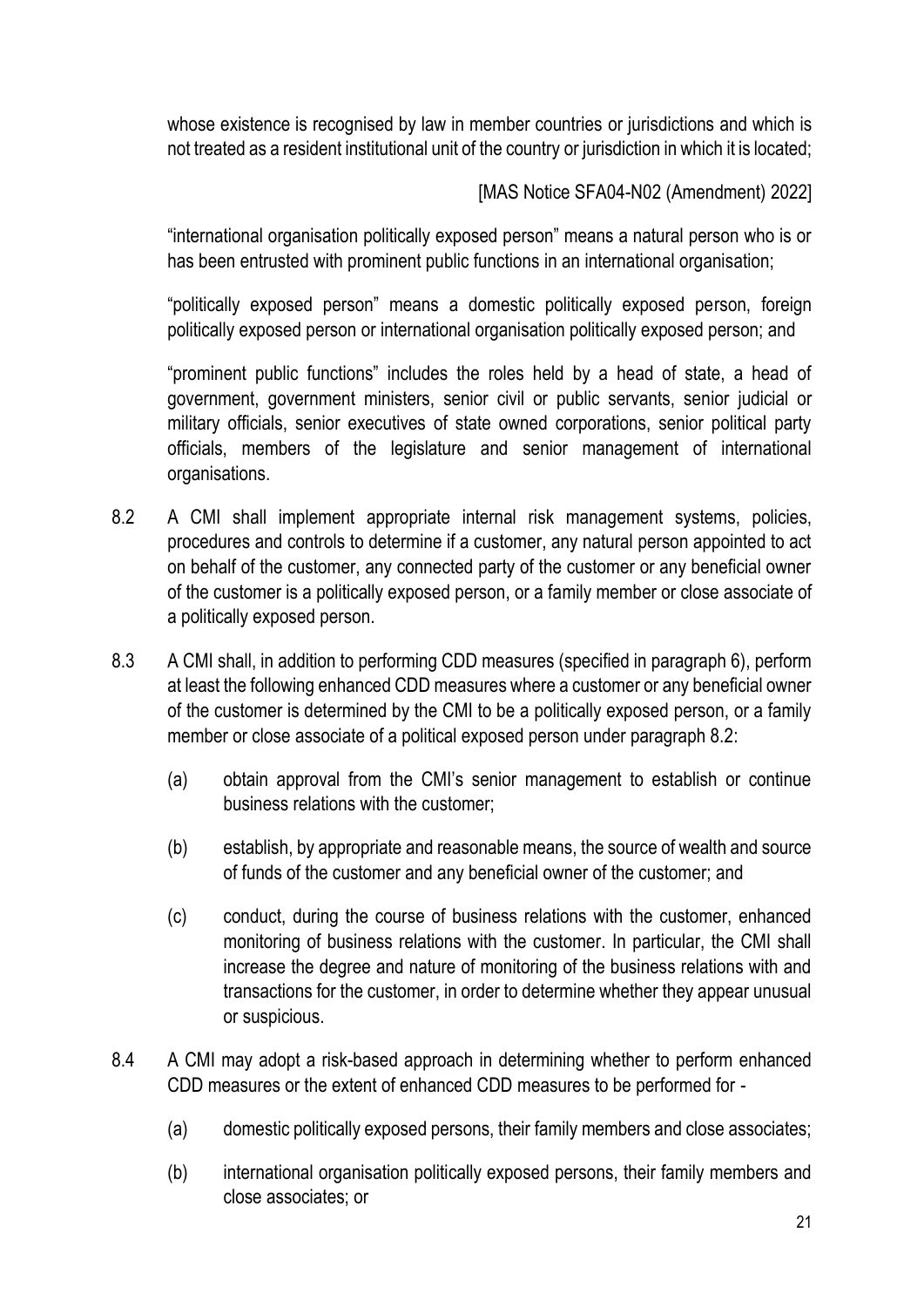(c) politically exposed persons who have stepped down from their prominent public functions, taking into consideration the level of influence such persons may continue to exercise after stepping down from their prominent public functions, their family members and close associates,

except in cases where their business relations or transactions with the CMI present a higher risk for money laundering or terrorism financing.

### **Other Higher Risk Categories**

- 8.5 A CMI shall implement appropriate internal risk management systems, policies, procedures and controls to determine if business relations with or transactions for any customer present a higher risk for money laundering or terrorism financing.
- 8.6 For the purposes of paragraph 8.5, circumstances where a customer presents or may present a higher risk for money laundering or terrorism financing include but are not limited to the following:
	- (a) where a customer or any beneficial owner of the customer is from or in a country or jurisdiction in relation to which the FATF has called for countermeasures, the CMI shall treat any business relations with or transactions for any such customer as presenting a higher risk for money laundering or terrorism financing;
	- (b) where a customer or any beneficial owner of the customer is from or in a country or jurisdiction known to have inadequate AML/CFT measures, as determined by the CMI for itself, or notified to CMIs generally by the Authority or other foreign regulatory authorities, the CMI shall assess whether any such customer presents a higher risk for money laundering or terrorism financing; and
	- (c) where a customer is a legal person for which the CMI is not able to establish if it has any –
		- (i) ongoing, apparent or visible operation or business activity;
		- (ii) economic or business purpose for its corporate structure or arrangement; or
		- (iii) substantive financial activity in its interactions with the CMI;

the CMI shall assess whether any such customer presents a higher risk for money laundering or terrorism financing.

[MAS Notice SFA04-N02 (Amendment) 2022]

8.7 A CMI shall perform the appropriate enhanced CDD measures in paragraph 8.3 for business relations with or transactions for any customer -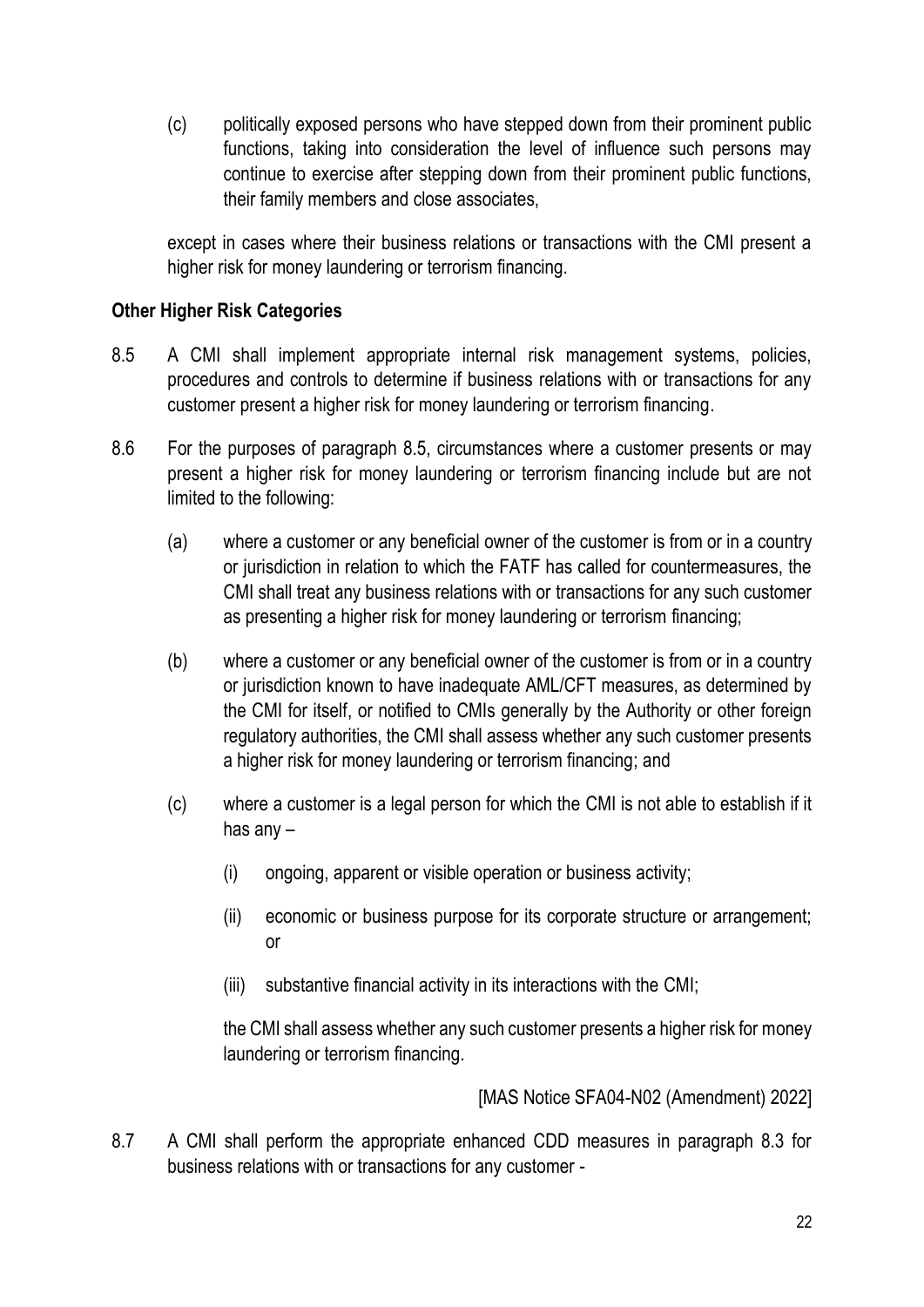- (a) who the CMI determines under paragraph 8.5; or
- (b) the Authority or other relevant authorities in Singapore notify to the CMI,

as presenting a higher risk for money laundering or terrorism financing.

8.8 A CMI shall, in taking enhanced CDD measures to manage and mitigate any higher risks that have been identified by the CMI, or notified to it by the Authority or other relevant authorities in Singapore, ensure that the enhanced CDD measures take into account the requirements of any laws, regulations or directions administered by the Authority, including but not limited to the regulations or directions issued by the Authority under section 27A of the MAS Act.

[MAS Notice SFA04-N02 (Amendment) 2022]

8.9 For the purposes of paragraph 8, a reference to "transaction" shall include a digital CMP token transaction.

[MAS Notice SFA04-N02 (Amendment) 2022]

## **9 RELIANCE ON THIRD PARTIES**

- 9.1 For the purposes of paragraph 9, "third party" means
	- (a) a financial institution set out in Appendix 2;
	- (b) a financial institution which is subject to and supervised by a foreign authority for compliance with AML/CFT requirements consistent with standards set by the FATF (other than a holder of a payment services licence under the PS Act, or equivalent licences);
	- (c) in relation to a CMI incorporated in Singapore, its branches, subsidiaries, parent entity, the branches and subsidiaries of the parent entity, and other related corporations; or
	- (d) in relation to a CMI incorporated outside Singapore, its head office, its parent entity, the branches and subsidiaries of the head office, the branches and subsidiaries of the parent entity, and other related corporations.

- 9.2 Subject to paragraph 9.3, a CMI may rely on a third party to perform the measures as required by paragraphs 6, 7 and 8 if the following requirements are met:
	- (a) the CMI is satisfied that the third party it intends to rely upon is subject to and supervised for compliance with AML/CFT requirements consistent with standards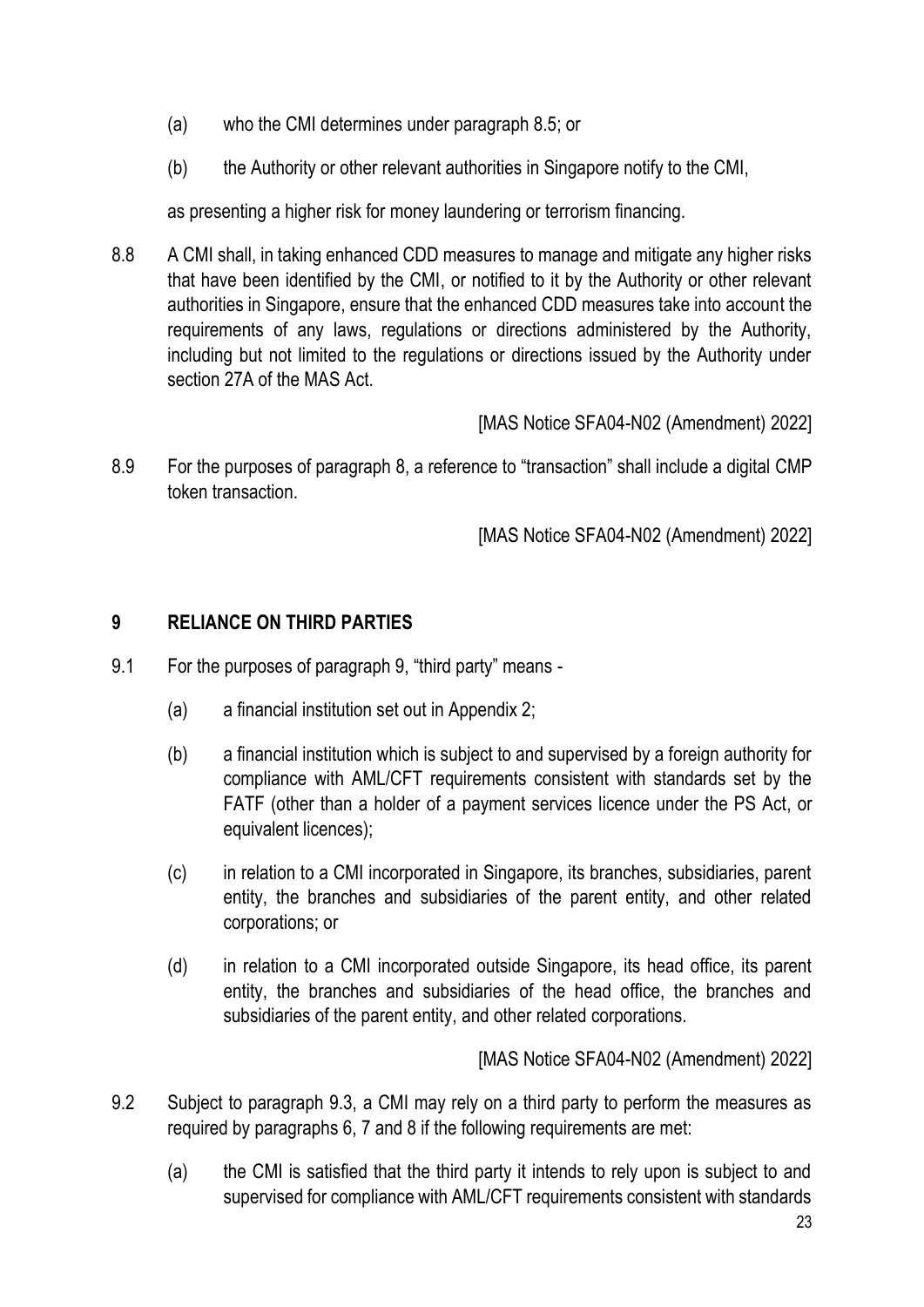set by the FATF, and has adequate AML/CFT measures in place to comply with those requirements;

- (b) the CMI takes appropriate steps to identify, assess and understand the money laundering and terrorism financing risks particular to the countries or jurisdictions that the third party operates in;
- (c) the third party is not one which CMIs have been specifically precluded by the Authority from relying upon; and
- (d) the third party is able and willing to provide, without delay, upon the CMI's request, any data, documents or information obtained by the third party with respect to the measures applied on the CMI's customer, which the CMI would be required or would want to obtain.
- 9.3 No CMI shall rely on a third party to conduct ongoing monitoring of business relations with customers.
- 9.4 Where a CMI relies on a third party to perform the measures as required by paragraphs 6, 7 and 8, it shall -
	- (a) document the basis for its satisfaction that the requirements in paragraphs 9.2(a) and (b) have been met, except where the third party is a financial institution set out in Appendix 2; and
	- (b) immediately obtain from the third party the CDD information which the third party had obtained.

[MAS Notice SFA04-N02 (Amendment) 2022]

9.5 For the avoidance of doubt, notwithstanding the reliance upon a third party, the CMI shall remain responsible for its AML/CFT obligations in this Notice.

## **10 CORRESPONDENT ACCOUNTS**

- 10.1 Paragraph 10 applies to a CMI when it provides correspondent account services in Singapore to a financial institution that is operating outside Singapore.
- 10.2 For the purposes of paragraph 10 -

"correspondent account services" means the provision of services under a cross-border relationship between a CMI and a respondent financial institution, in relation to any activity for which the CMI is regulated under the SFA, whether for that respondent financial institution as principal or for that respondent financial institution's customers;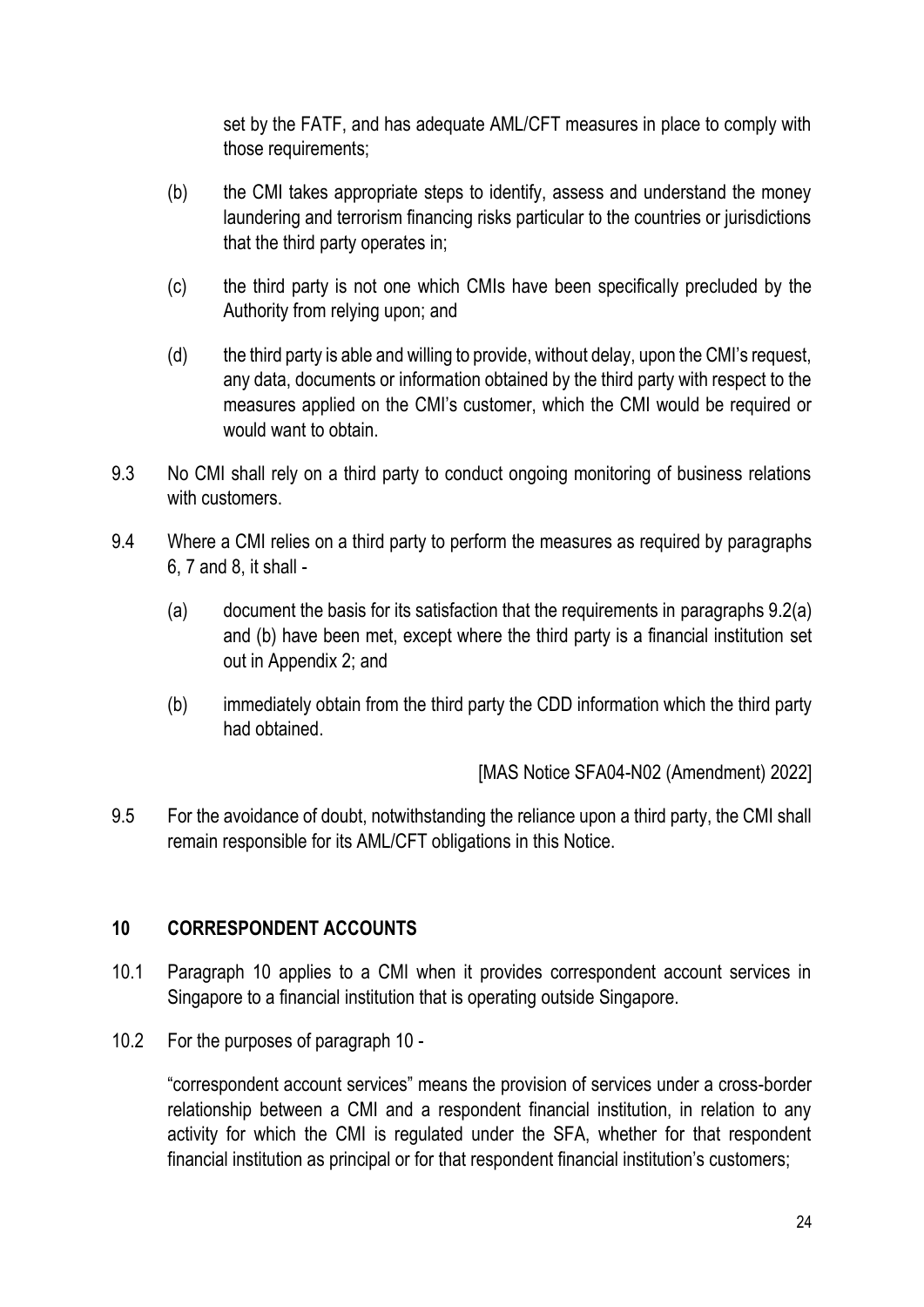"payable-through account" means an account maintained at the CMI by the respondent financial institution for the provision of correspondent account services, but which is accessible directly by a third party to effect transactions on its own behalf;

"respondent financial institution" means a financial institution, outside Singapore to which correspondent account services are provided; and

"shell financial institution" means a financial institution incorporated, formed or established in a country or jurisdiction where the financial institution has no physical presence and which is unaffiliated with a financial group that is subject to effective consolidated supervision.

- 10.3 A CMI in Singapore shall perform the following measures, in addition to the measures as required by paragraphs 6, 7 and 8, when providing correspondent account services:
	- (a) assess the suitability of the respondent financial institution by taking the following steps:
		- (i) gather adequate information about the respondent financial institution to understand fully the nature of the respondent financial institution's business, including making appropriate inquiries on its management, its major business activities and the countries or jurisdictions in which it operates;
		- (ii) determine from any available sources the reputation of the respondent financial institution and the quality of supervision over the respondent financial institution, including whether it has been the subject of money laundering or terrorism financing investigation or regulatory action; and
		- (iii) assess the respondent financial institution's AML/CFT controls and ascertain that they are adequate and effective, having regard to the AML/CFT measures of the country or jurisdiction in which the respondent financial institution operates;
	- (b) clearly understand and document the respective AML/CFT responsibilities of the CMI and the respondent financial institution; and
	- (c) obtain approval from the CMI's senior management before providing correspondent account services to a new financial institution.
- 10.4 Where the correspondent account services involve a payable-through account, the CMI shall be satisfied that -
	- (a) the respondent financial institution has performed appropriate measures at least equivalent to those specified in paragraph 6 on the third party having direct access to the payable-through account; and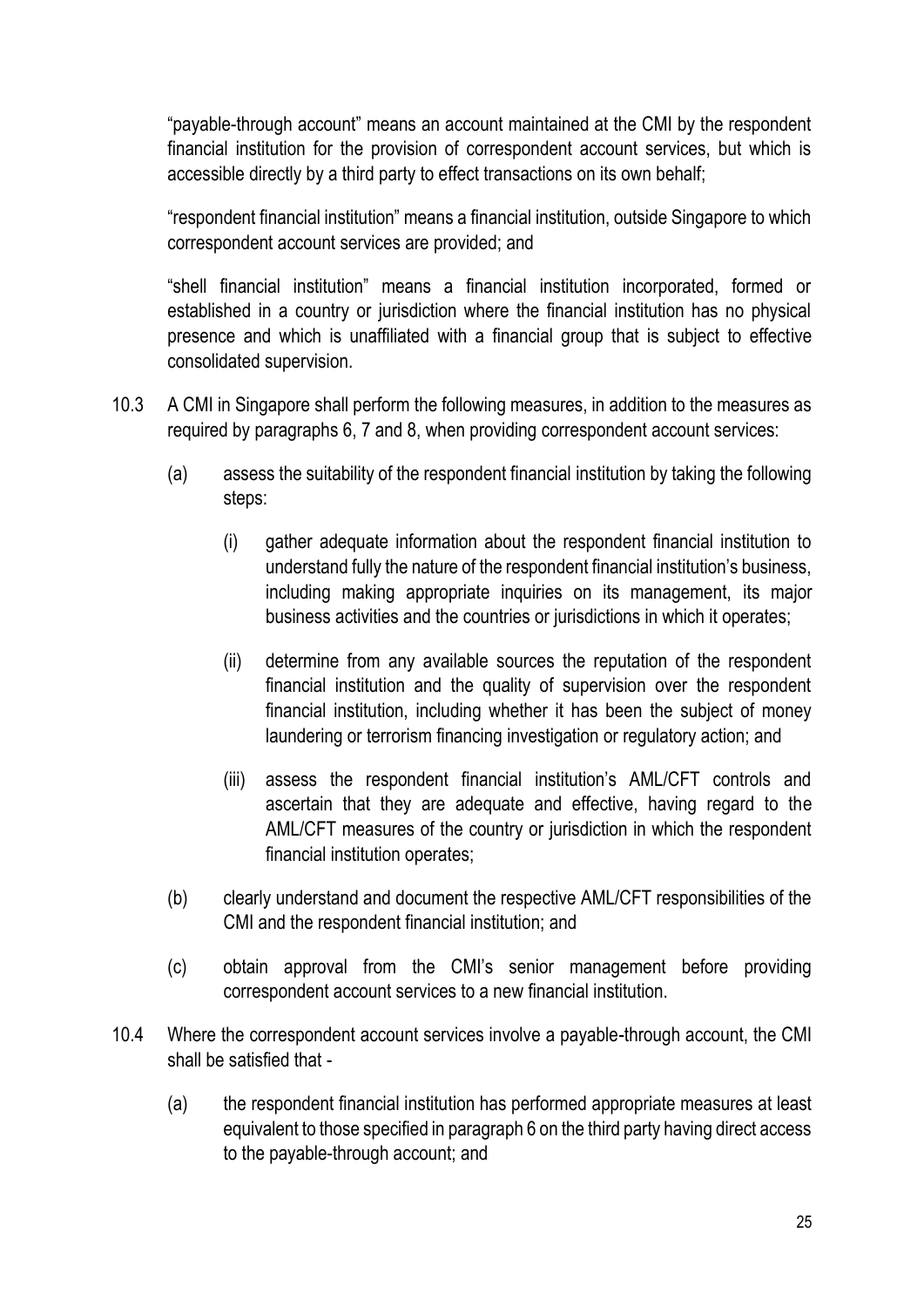- (b) the respondent financial institution is able to perform ongoing monitoring of its business relations with that third party and is willing and able to provide CDD information to the CMI upon request.
- 10.5 The CMI shall document the basis for its satisfaction that the requirements in paragraphs 10.3 and 10.4 are met.
- 10.6 No CMI shall enter into or continue correspondent account services relationship with another financial institution that does not have adequate controls against money laundering or terrorism financing activities, is not effectively supervised by the relevant authorities or is a shell financial institution.
- 10.7 A CMI shall also take appropriate measures when establishing a correspondent account services relationship, to satisfy itself that its respondent financial institutions do not permit their accounts to be used by shell financial institutions.

## **10A VALUE TRANSFERS**

- 10A.1 Paragraph 10A shall apply to a CMI when:
	- (a) it effects the sending of one or more digital CMP tokens by value transfer; or
	- (b) when it receives one or more digital CMP tokens by value transfer on the account of the value transfer originator or the value transfer beneficiary,

but shall not apply to a transfer and settlement between the CMI and another financial institution where the CMI and the other financial institution are acting on their own behalf as the value transfer originator and the value transfer beneficiary.

[MAS Notice SFA04-N02 (Amendment) 2022]

10A.2 For the purposes of paragraph 10A -

"batch transfer" means a transfer comprising a number of individual value transfers that are sent by a value transfer originator to the same financial institutions, irrespective of whether the individual value transfers are intended ultimately for one or more value transfer beneficiaries;

[MAS Notice SFA04-N02 (Amendment) 2022]

"intermediary institution" means the financial institution that receives and transmits a value transfer on behalf of the ordering institution and the beneficiary institution, or another intermediary institution;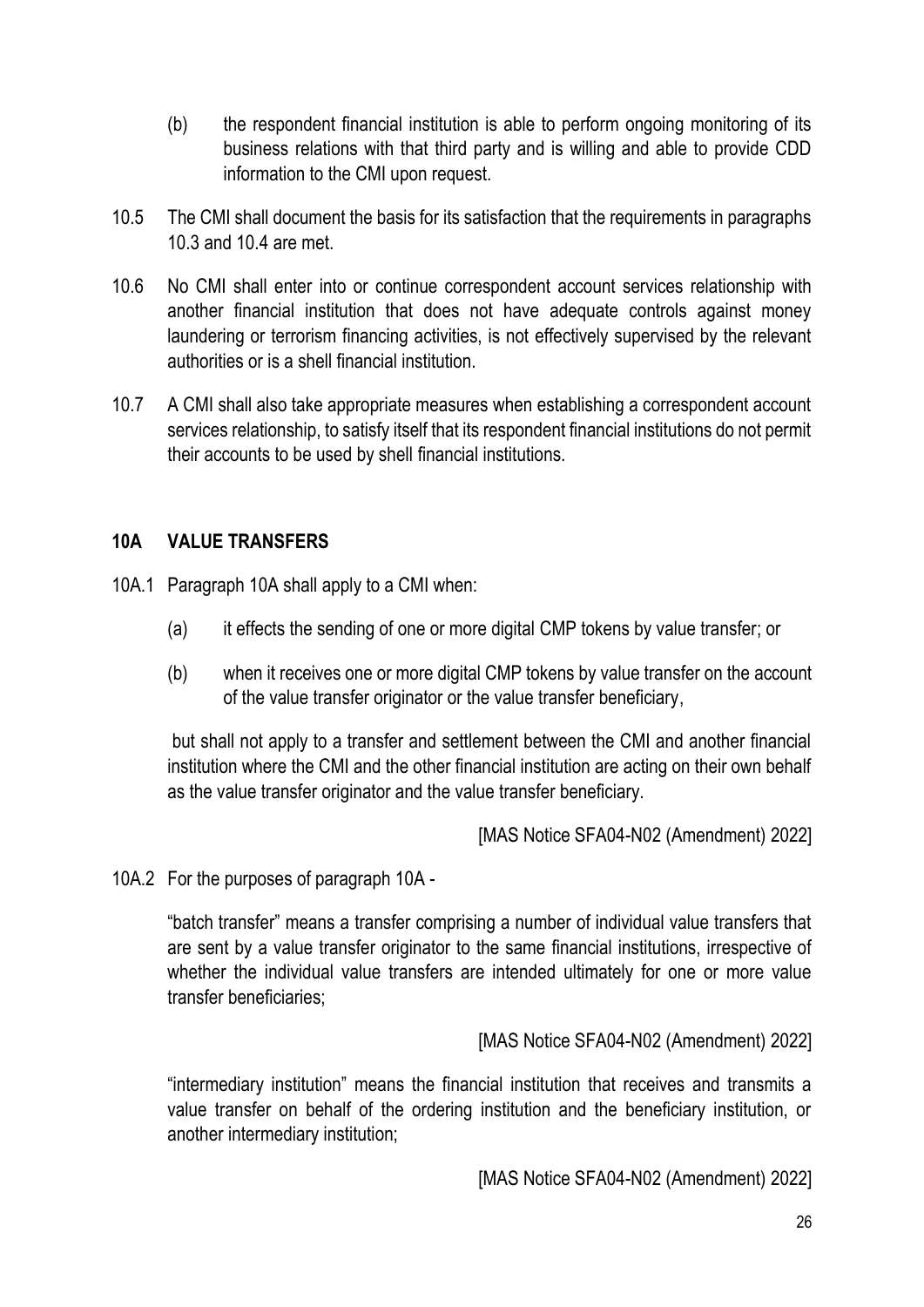"straight-through processing" means payment transactions that are conducted electronically without the need for manual intervention;

[MAS Notice SFA04-N02 (Amendment) 2022]

"unique transaction reference number" means a combination of letters, numbers or symbols, determined by the CMI or ordering institution, in accordance with the protocols of the settlement system or messaging system used for the value transfer, and which permits the traceability of the value transfer;

[MAS Notice SFA04-N02 (Amendment) 2022]

"value transfer beneficiary" means the natural person, legal person or legal arrangement who is identified by the value transfer originator as the receiver of the digital CMP tokens transferred; and

[MAS Notice SFA04-N02 (Amendment) 2022]

"value transfer originator" means the account holder who allows the value transfer from that account, or where there is no account, the natural person, legal person or legal arrangement that places the value transfer order with the ordering institution to perform the value transfer.

[MAS Notice SFA04-N02 (Amendment) 2022]

#### **Responsibility of the Ordering Institution**

- (I) Identification and Recording of Information
- 10A.3 Before effecting a value transfer, every CMI that is an ordering institution shall
	- (a) identify the value transfer originator and take reasonable measures to verify the value transfer originator's identity, as the case may be (if the CMI has not already done so by virtue of paragraph 6); and
	- (b) record adequate details of the value transfer so as to permit its reconstruction, including but not limited to, the date of the value transfer, the type and value of digital CMP token(s) transferred and the value date.

- (II) Value Transfers Below or Equal To S\$1,500
- 10A.4 Subject to paragraph 10A.5, in a value transfer where the amount to be transferred is below or equal to S\$1,500, every CMI which is an ordering institution shall include in the message or payment instruction that accompanies or relates to the value transfer the following: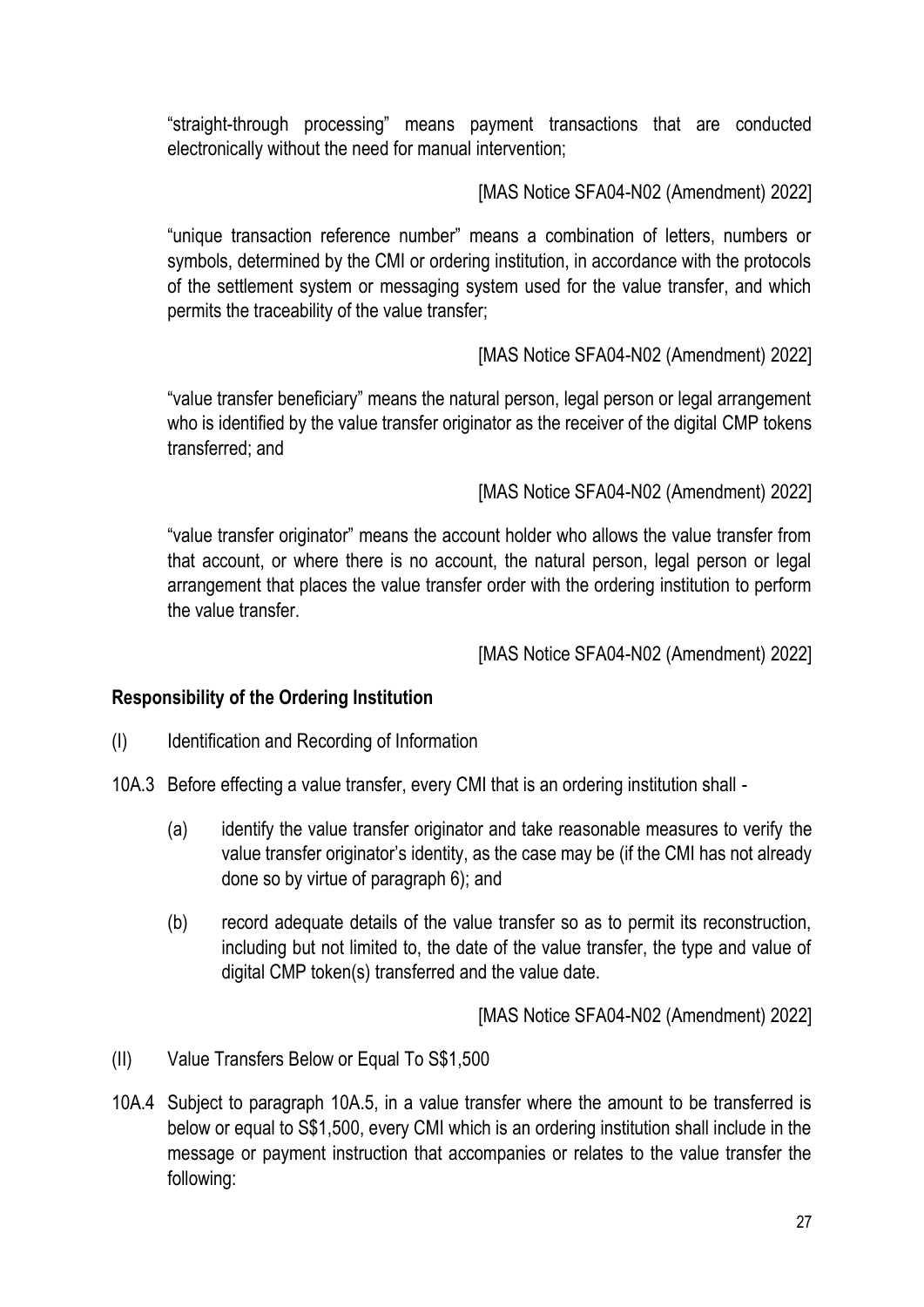- (a) the name of the value transfer originator;
- (b) the value transfer originator's account number (or unique transaction reference number where no account number exists);
- (c) the name of the value transfer beneficiary; and
- (d) the value transfer beneficiary's account number (or unique transaction reference number where no account number exists).

- 10A.5 In a value transfer where the amount to be transferred is below or equal to S\$1,500, every CMI which is an ordering institution may, in the message or payment instruction that accompanies or relates to the value transfer to an intermediary institution in Singapore, include only the unique transaction reference number and the value transfer beneficiary information set out in paragraphs 10A.4(c) and (d), provided that -
	- (a) the unique transaction reference number will permit the transaction to be traced back to the value transfer originator and value transfer beneficiary;
	- (b) the ordering institution shall provide the value transfer originator information and value transfer beneficiary information set out in paragraphs 10A.4(a) to (d) within 3 business days of a request for such information by the intermediary institution in Singapore, the Authority or other relevant authorities in Singapore;
	- (c) the ordering institution shall provide the value transfer originator information and value transfer beneficiary information set out in paragraphs 10A.4(a) to (d) immediately upon request for such information by law enforcement authorities in Singapore; and
	- (d) the ordering institution shall provide the value transfer originator information and value transfer beneficiary information set out in paragraphs 10A.4(a) to (d) to the beneficiary institution.

- (III) Value Transfers Exceeding S\$1,500
- 10A.6 Subject to paragraph 10A.8, in a value transfer where the amount to be transferred exceeds S\$1,500, every CMI which is an ordering institution shall identify the value transfer originator and verify the value transfer originator's identity, and include in the message or that accompanies or relates to the value transfer the information required by paragraphs 10A.4(a) to 10.4(d) and any of the following:
	- (a) the value transfer originator's
		- a. residential address, or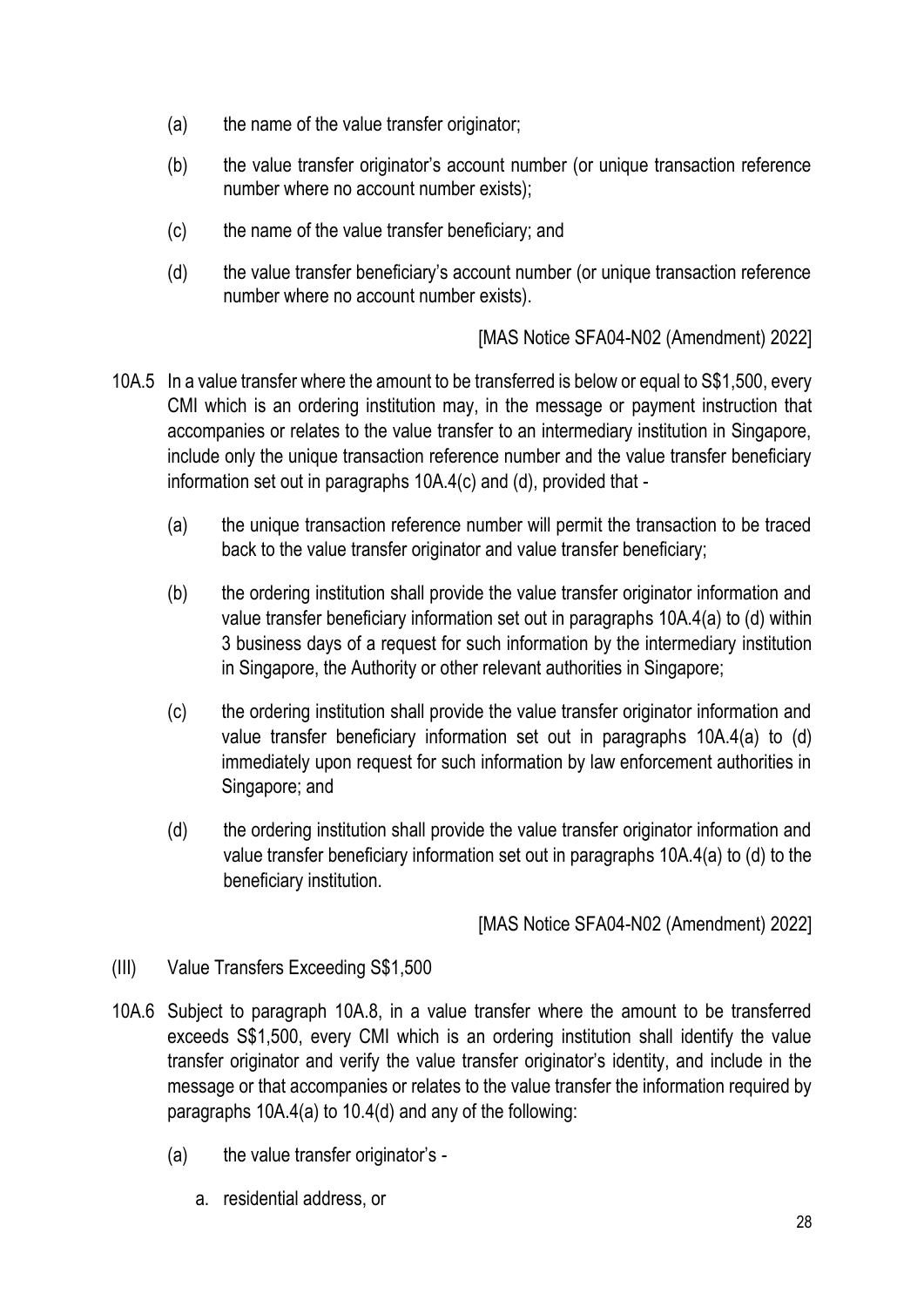b. registered or business address, and if different, principal place of business,

as may be appropriate;

- (b) the value transfer originator's unique identification number (such as an identity card number, birth certificate number or passport number, or where the value transfer originator is not a natural person, the incorporation number or business registration number); or
- (c) the date and place of birth, incorporation or registration of the value transfer originator (as may be appropriate).

[MAS Notice SFA04-N02 (Amendment) 2022]

- 10A.7 Where several individual value transfers from a single value transfer originator are bundled in a batch file for transmission to value transfer beneficiaries, a CMI shall ensure that the batch transfer file contains -
	- (a) the value transfer originator information required by paragraph 10A.6<sup>5</sup> and which has been verified; and
	- (b) the value transfer beneficiary information required by paragraph 10A.6 $6$ ,

which are fully traceable within the beneficiary country or jurisdiction.

- 10A.8 In a value transfer where the amount to be transferred exceeds S\$1,500, every CMI which is an ordering institution may, in the message or payment instruction that accompanies or relates to the value transfer to an intermediary institution in Singapore, include only the unique transaction reference number and the value transfer beneficiary information required by paragraph 10A.6<sup>7</sup> , provided that:
	- (a) the unique transaction reference number will permit the transaction to be traced back to the value transfer originator and value transfer beneficiary;
	- (b) the ordering institution shall provide the value transfer originator information and value transfer beneficiary information set out in paragraph 10A.6<sup>8</sup> within 3

<sup>5</sup> Please note the references to paragraphs 10A.4 (a) and (b) in paragraph 10A.6.

<sup>[</sup>MAS Notice SFA04-N02 (Amendment) 2022] <sup>6</sup> Please note the references to paragraphs 10A.4 (c) and (d) in paragraph 10A.6.

<sup>[</sup>MAS Notice SFA04-N02 (Amendment) 2022] <sup>7</sup> Please note the references to paragraphs 10A.4 (c) and (d) in paragraph 10A.6.

<sup>[</sup>MAS Notice SFA04-N02 (Amendment) 2022] <sup>8</sup> Please note the references to paragraphs 10A.4 (a) to (d) in paragraph 10A.6.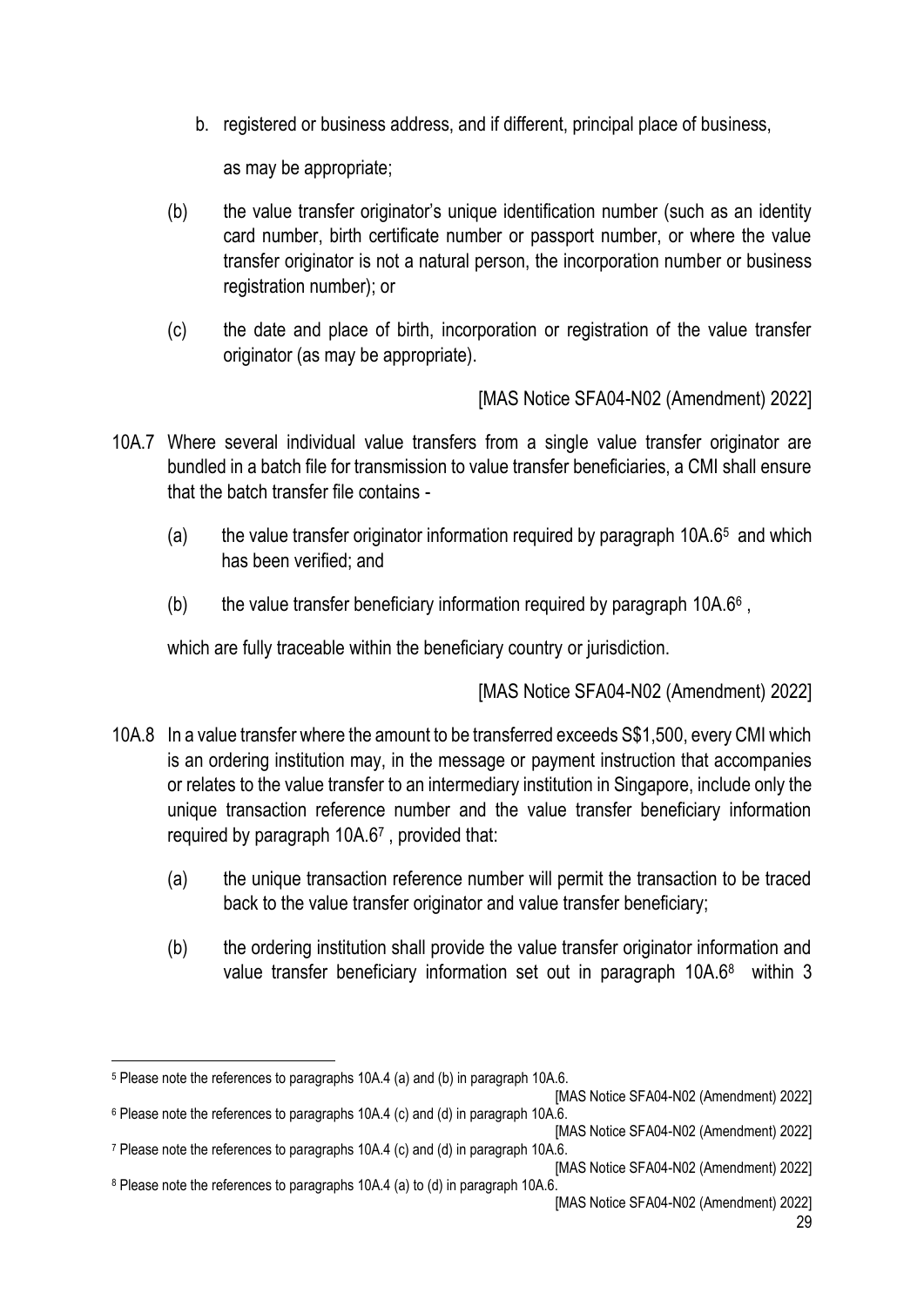business days of a request for such information by the intermediary institution in Singapore, the Authority or other relevant authorities in Singapore;

- (c) the ordering institution shall provide the value transfer originator information and value transfer beneficiary information set out in paragraph 10A.6<sup>9</sup> immediately upon request for such information by law enforcement authorities in Singapore; and
- (d) the ordering institution shall provide the value transfer originator information and value transfer beneficiary information set out in paragraph 10A.6 to the beneficiary institution.

[MAS Notice SFA04-N02 (Amendment) 2022]

10A.9 All value transfer originator and value transfer beneficiary information collected by the ordering institution shall be immediately and securely submitted to the beneficiary institution.

[MAS Notice SFA04-N02 (Amendment) 2022]

10A.10 All value transfer originator and value transfer beneficiary information collected by the ordering institution shall be documented.

[MAS Notice SFA04-N02 (Amendment) 2022]

10A.11 Where the ordering institution is unable to comply with the requirements in paragraphs 10A.3 to 10A.10, it shall not execute the value transfer.

[MAS Notice SFA04-N02 (Amendment) 2022]

## **Responsibility of the Beneficiary Institution**

10A.12 A CMI that is a beneficiary institution shall take reasonable measures, including postevent monitoring or real-time monitoring where feasible, to identify value transfers that lack the required value transfer originator or required value transfer beneficiary information.

[MAS Notice SFA04-N02 (Amendment) 2022]

10A.13 For value transfers where the beneficiary institution pays out the transferred digital CMP token(s) in cash or cash equivalent to the value transfer beneficiary in Singapore, a beneficiary institution shall identify and verify the identity of the value transfer beneficiary if the identity has not been previously verified.

<sup>9</sup> Please note the references to paragraphs 10A.4 (a) to (d) in paragraph 10A.6.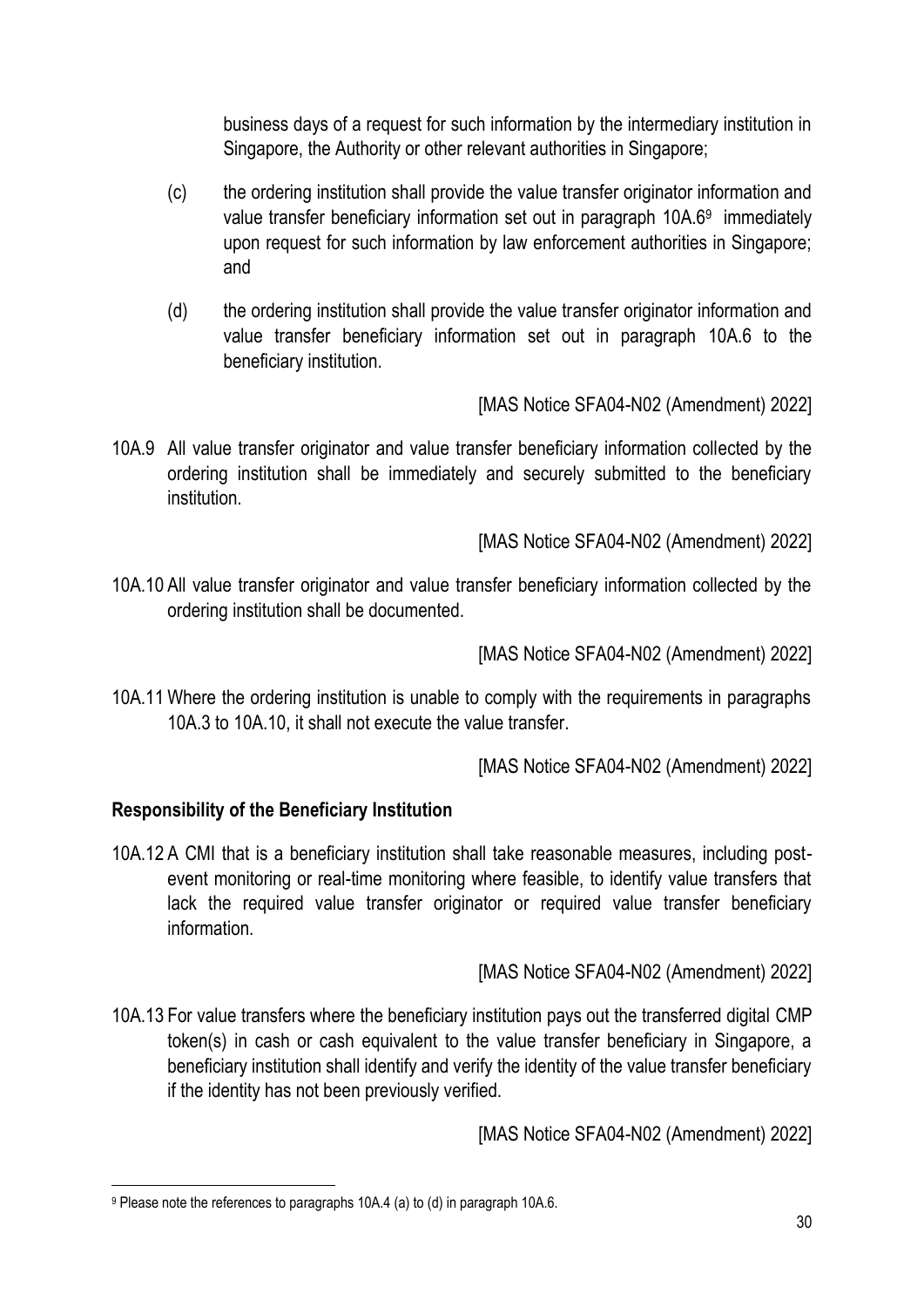- 10A.14 A CMI that is a beneficiary institution shall implement appropriate internal risk-based policies, procedures and controls for determining -
	- (a) when to execute, reject, or suspend a value transfer lacking required value transfer originator or value transfer beneficiary information; and
	- (b) the appropriate follow-up action.

10A.15 For a CMI that controls both the ordering institution and the beneficiary institution, it shall

- (a) take into account all the information from both the ordering institution and the beneficiary institution in order to determine whether an STR has to be filed; and
- (b) where applicable, file an STR in any country or jurisdiction affected by the value transfer, and make transaction information available to the relevant authorities.

[MAS Notice SFA04-N02 (Amendment) 2022]

### **Responsibility of the Intermediary Institution**

-

10A.16 A CMI that is an intermediary institution shall retain all the information accompanying the value transfer.

[MAS Notice SFA04-N02 (Amendment) 2022]

10A.17 Where a CMI that is an intermediary institution effects a value transfer to another intermediary institution or a beneficiary institution, the CMI shall immediately and securely provide the information accompanying the value transfer, to that other intermediary institution or beneficiary institution.

[MAS Notice SFA04-N02 (Amendment) 2022]

10A.18 Where technical limitations prevent the required value transfer originator or value transfer beneficiary information accompanying a value transfer from remaining with a related value transfer, a record shall be kept, for at least five years, by the receiving intermediary institution of all the information received from the ordering institution or another intermediary institution.

[MAS Notice SFA04-N02 (Amendment) 2022]

10A.19 An intermediary institution shall take reasonable measures, which are consistent with straight-through processing, to identify value transfers that lack the required value transfer originator or value transfer beneficiary information.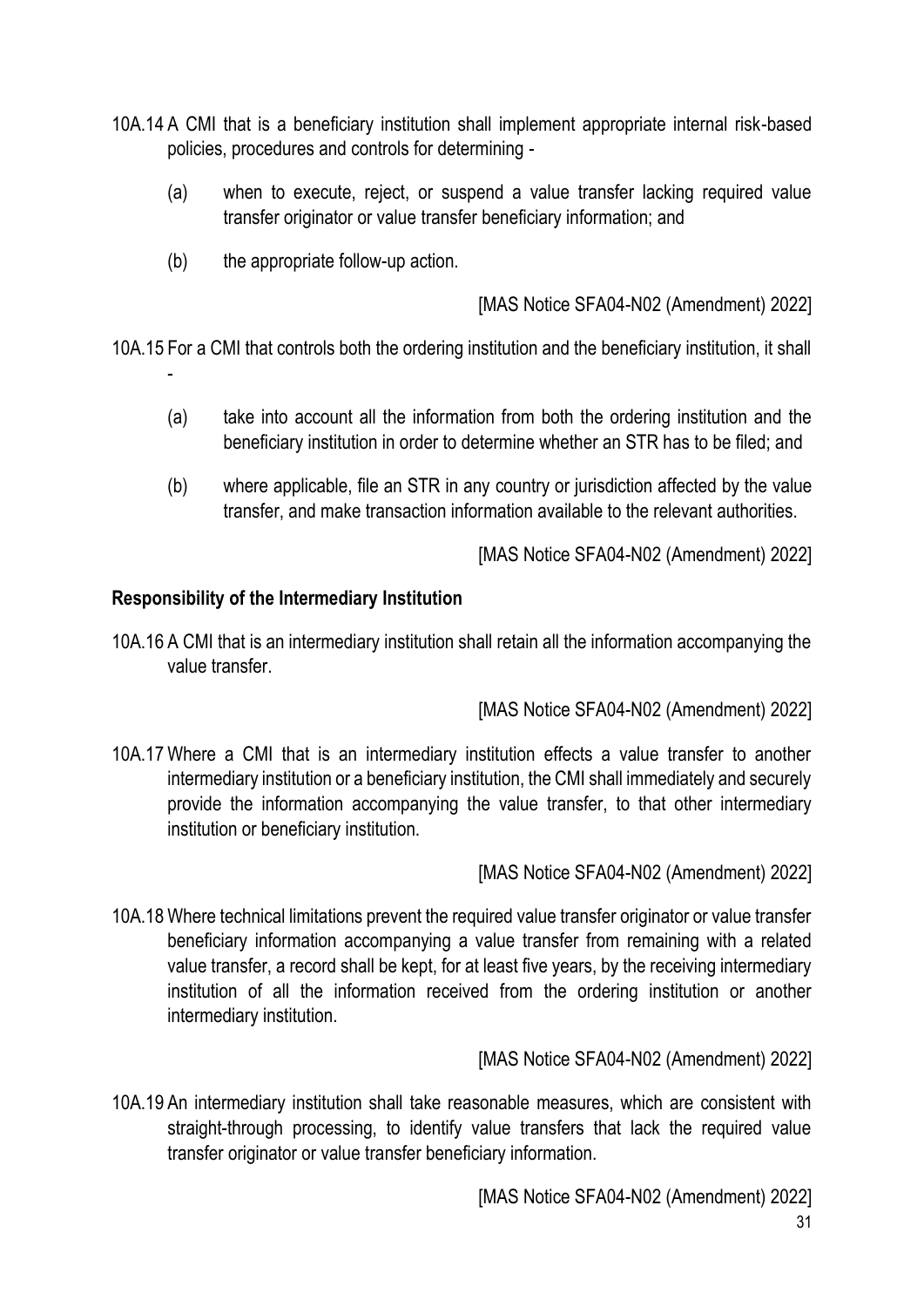- 10A.20 An intermediary institution shall implement appropriate internal risk-based policies, procedures and controls for determining -
	- (a) when to execute, reject, or suspend a value transfer lacking required value transfer originator or value transfer beneficiary information; and
	- (b) the appropriate follow-up action.

10A.21 For the purposes of paragraph 10A, a reference to "transaction" shall include a digital CMP token transaction.

[MAS Notice SFA04-N02 (Amendment) 2022]

### **11 RECORD KEEPING**

- 11.1 A CMI shall in relation to all data, documents and information that the CMI is required to obtain or produce to meet the requirements under this Notice, prepare, maintain and retain records of such data, documents and information.
- 11.2 A CMI shall perform the measures as required by paragraph 11.1 such that
	- (a) all requirements imposed by law (including this Notice) are met;
	- (b) any individual transaction undertaken by the CMI can be reconstructed (including the amount and type of currency involved) so as to provide, if necessary, evidence for prosecution of criminal activity;
	- (c) the Authority or other relevant authorities in Singapore and the internal and external auditors of the CMI are able to review the CMI's business relations, transactions, records and CDD information and assess the level of compliance with this Notice; and
	- (d) the CMI can satisfy, within a reasonable time or any more specific time period imposed by law or by the requesting authority, any enquiry or order from the relevant authorities in Singapore for information.
- 11.3 Subject to paragraph 11.5 and any other requirements imposed by law, a CMI shall, for the purposes of record retention under paragraphs 11.1 and 11.2, and when setting its record retention policies, comply with the following record retention periods:
	- (a) for CDD information relating to the business relations, value transfers, and transactions undertaken without an account being opened, as well as account files, business correspondence and results of any analysis undertaken, a period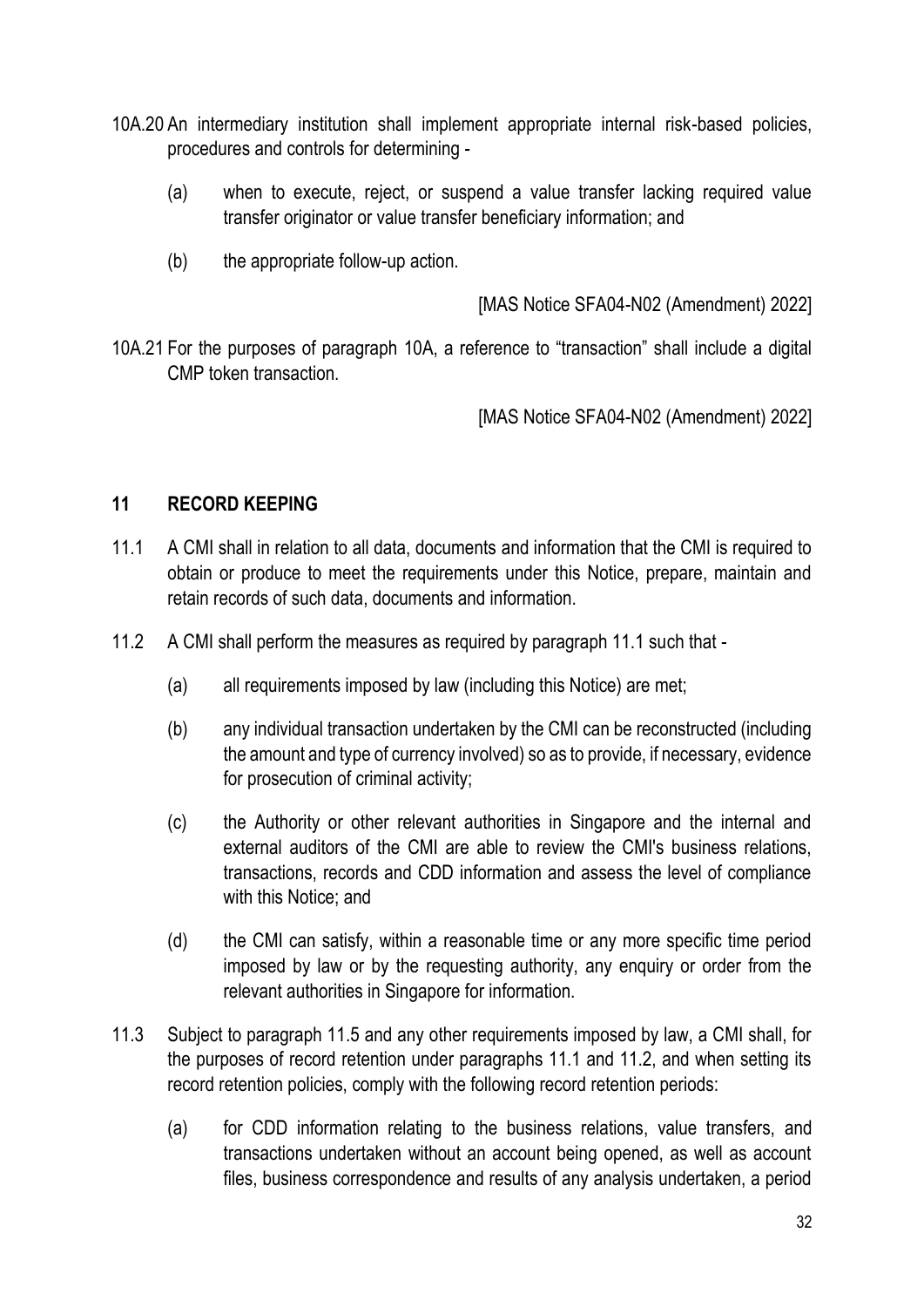of at least 5 years following the termination of such business relations, or completion of such value transfers or transactions; and

(b) for data, documents and information relating to a transaction, including any information needed to explain and reconstruct the transaction, a period of at least 5 years following the completion of the transaction.

[MAS Notice SFA04-N02 (Amendment) 2022]

- 11.4 A CMI may retain data, documents and information as originals or copies, in paper or electronic form or on microfilm, provided that they are admissible as evidence in a Singapore court of law.
- 11.5 A CMI shall retain records of data, documents and information on all its business relations with or transactions for a customer pertaining to a matter which is under investigation or which has been the subject of an STR, in accordance with any request or order from STRO or other relevant authorities in Singapore.
- 11.6 For the purposes of paragraph 11, a reference to "transaction" shall include a digital CMP token transaction.

[MAS Notice SFA04-N02 (Amendment) 2022]

#### **12 PERSONAL DATA**

- 12.1 For the purposes of paragraph 12, "individual" means a natural person, whether living or deceased.
- 12.2 Subject to paragraph 12.3 and for the purposes of complying with this Notice, a CMI shall not be required to provide an individual customer, an individual beneficiary of a life insurance policy, an individual appointed to act on behalf of a customer, an individual connected party of a customer or an individual beneficial owner of a customer, with -
	- (a) any access to personal data about the individual that is in the possession or under the control of the CMI;
	- (b) any information about the ways in which the personal data of the individual under subparagraph (a) has been or may have been used or disclosed by the CMI; and
	- (c) any right to correct an error or omission of the personal data about the individual that is in the possession or under the control of the CMI.
- 12.3 A CMI shall, as soon as reasonably practicable, upon the request of an individual customer, an individual appointed to act on behalf of a customer, an individual connected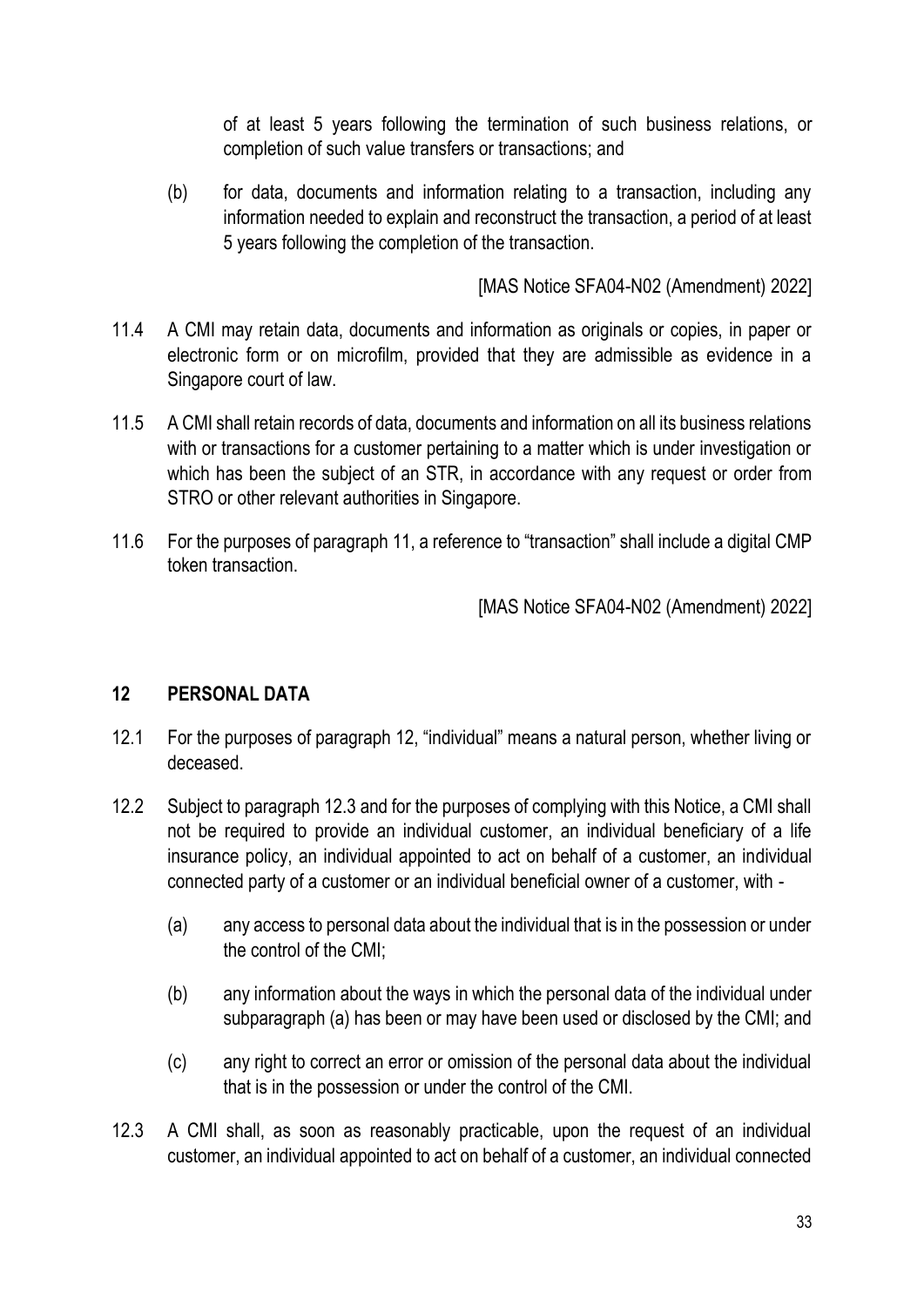party of a customer or an individual beneficial owner of a customer, provide the requesting individual with the right to –

- (a) access the following types of personal data of that individual, that is in the possession or under the control of the CMI:
	- (i) the individual's full name, including any alias;
	- (ii) the individual's unique identification number (such as an identity card number, birth certificate number or passport number);
	- (iii) the individual's residential address;
	- (iv) the individual's date of birth;
	- (v) the individual's nationality;
	- (vi) subject to sections 21(2) and (3) read with the Fifth Schedule to the Personal Data Protection Act 2012, any other personal data of the respective individual provided by that individual to the CMI; and
- (b) subject to section 22(7) read with the Sixth Schedule to the Personal Data Protection Act 2012, correct an error or omission in relation to the types of personal data set out in subparagraphs (a)(i) to (vi), provided the CMI is satisfied that there are reasonable grounds for such request.

[MAS Notice SFA04-N02 (Amendment) 2022]

12.4 For the purposes of complying with this Notice, a CMI may, whether directly or through a third party, collect, use and disclose personal data of an individual customer, an individual beneficiary of a life insurance policy, an individual appointed to act on behalf of a customer, an individual connected party of a customer or an individual beneficial owner of a customer, without the respective individual's consent.

## **13 SUSPICIOUS TRANSACTIONS REPORTING**

- 13.1 A CMI shall keep in mind the provisions in the CDSA<sup>10</sup> and in the TSOFA that provide for the reporting to the authorities of transactions suspected of being connected with money laundering or terrorism financing and implement appropriate internal policies, procedures and controls for meeting its obligations under the law, including the following:
	- (a) establish a single reference point within the organisation to whom all employees, officers and representatives are instructed to promptly refer all transactions

<sup>10</sup> Please note in particular section 48 of the CDSA on tipping-off.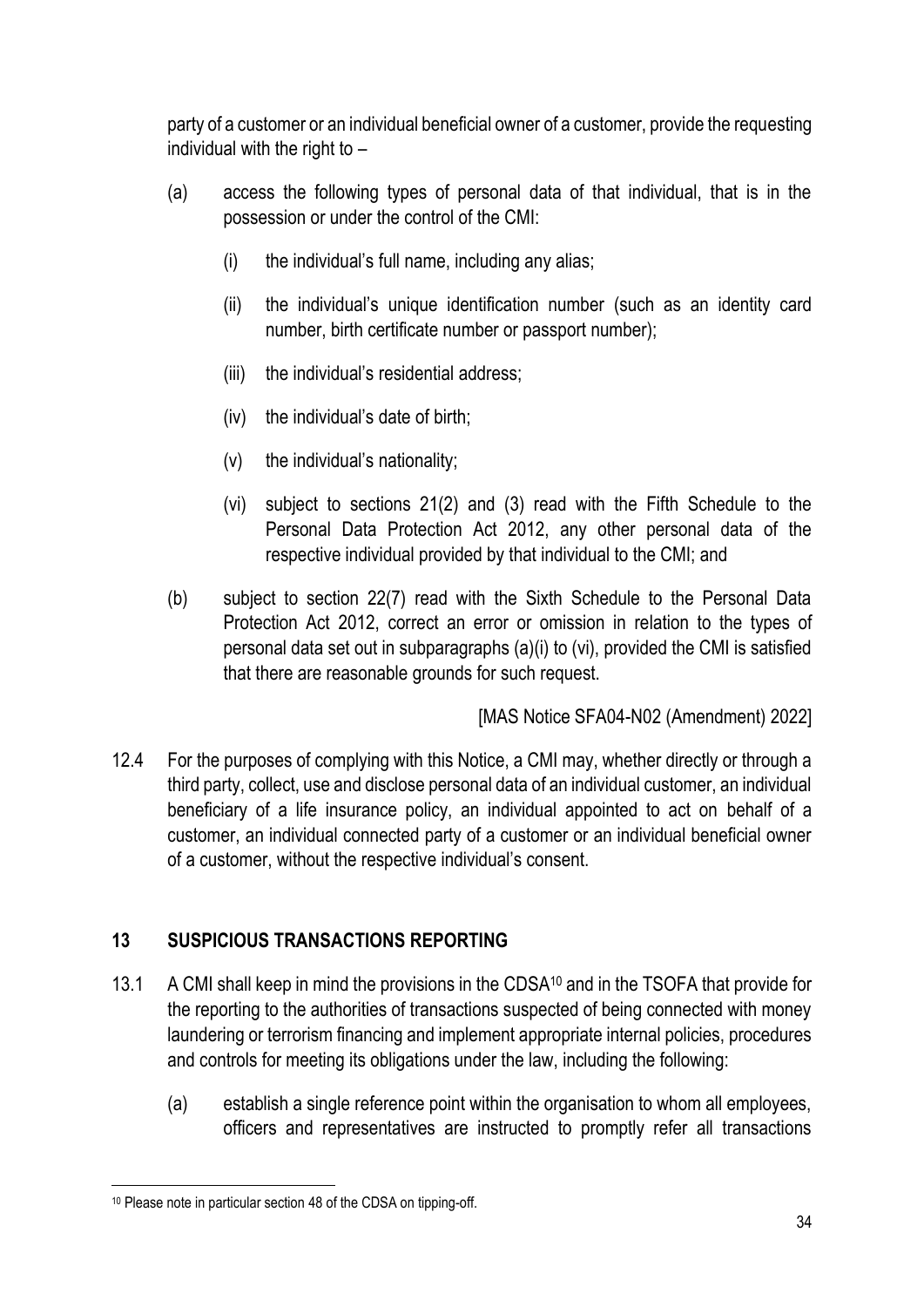suspected of being connected with money laundering or terrorism financing, for possible referral to STRO via STRs; and

- (b) keep records of all transactions referred to STRO, together with all internal findings and analysis done in relation to them.
- 13.2 A CMI shall promptly submit reports on suspicious transactions (including attempted transactions), regardless of the amount of the transaction, to STRO, and extend a copy to the Authority for information.
- 13.3 A CMI shall consider if the circumstances are suspicious so as to warrant the filing of an STR and document the basis for its determination, including where -
	- (a) the CMI is for any reason unable to complete the measures as required by paragraphs 6, 7 and 8; or
	- (b) the customer is reluctant, unable or unwilling to provide any information requested by the CMI, or decides to withdraw a pending application to establish business relations or a pending transaction, or to terminate existing business relations.

[MAS Notice SFA04-N02 (Amendment) 2022]

- 13.4 Where a CMI forms a suspicion of money laundering or terrorism financing, and reasonably believes that performing any of the measures as required by paragraphs 6, 7 or 8 will tip-off a customer, a natural person appointed to act on behalf of the customer, a connected party of the customer or a beneficial owner of the customer, the CMI may stop performing those measures. The CMI shall document the basis for its assessment and file an STR.
- 13.5 For the purposes of paragraph 13, a reference to "transaction" shall include a digital CMP token transaction.

[MAS Notice SFA04-N02 (Amendment) 2022]

## **14 INTERNAL POLICIES, COMPLIANCE, AUDIT AND TRAINING**

- 14.1 A CMI shall develop and implement adequate internal policies, procedures and controls, taking into consideration its money laundering and terrorism financing risks and the size of its business, to help prevent money laundering and terrorism financing and communicate these to its employees.
- 14.2 The policies, procedures and controls shall meet all the requirements of this Notice.

[MAS Notice SFA04-N02 (Amendment) 2022]

#### **Group Policy**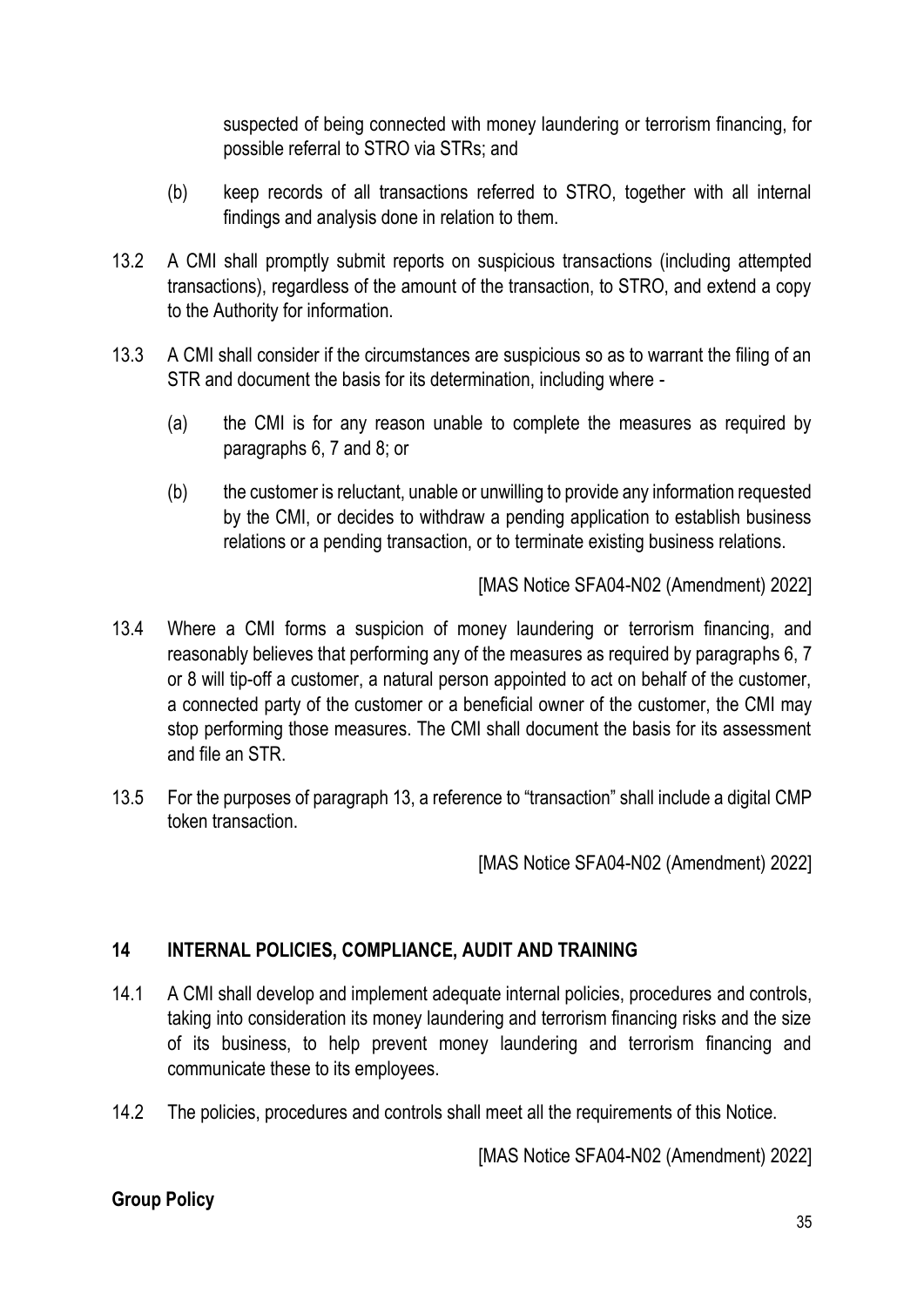14.3 For the purposes of paragraphs 14.4 to 14.9, a reference to "CMI" means a CMI incorporated in Singapore.

[MAS Notice SFA04-N02 (Amendment) 2022]

14.4 A CMI shall develop a group policy on AML/CFT to meet all the requirements of this Notice and extend this to all of its branches and subsidiaries in its financial group.

[MAS Notice SFA04-N02 (Amendment) 2022]

- 14.5 Where a CMI has a branch or subsidiary in a host country or jurisdiction
	- (a) in relation to which the FATF has called for countermeasures; or
	- (b) known to have inadequate AML/CFT measures, as determined by the CMI for itself, or notified to CMIs generally by the Authority or other foreign regulatory authorities,

the CMI shall ensure that its group policy on AML/CFT is strictly observed by the management of that branch or subsidiary.

[MAS Notice SFA04-N02 (Amendment) 2022]

- 14.6 Subject to the CMI putting in place adequate safeguards to protect the confidentiality and use of any information that is shared, the CMI shall develop and implement group policies and procedures for its branches and subsidiaries within the financial group, to share information required for the purposes of CDD and for money laundering and terrorism financing risk management, to the extent permitted by the law of the countries or jurisdictions that its branches and subsidiaries are in.
- 14.7 Such policies and procedures shall include the provision, to the CMI's group-level compliance, audit, and AML/CFT functions, of customer, account, and transaction information from its branches and subsidiaries within the financial group, when necessary for money laundering and terrorism financing risk management purposes.
- 14.7A For the purposes of paragraph 14.7, the information to be shared with the CMI's financial group shall include any information and analysis of transactions or activities that appear unusual.<sup>11</sup>

[MAS Notice SFA04-N02 (Amendment) 2022]

14.8 Where the AML/CFT requirements in the host country or jurisdiction differ from those in Singapore, the CMI shall require that the overseas branch or subsidiary apply the higher

<sup>11</sup> Subject to section 48 of the CDSA on tipping-off, information shared may include an STR, the underlying information of the STR, or the fact that an STR was filed.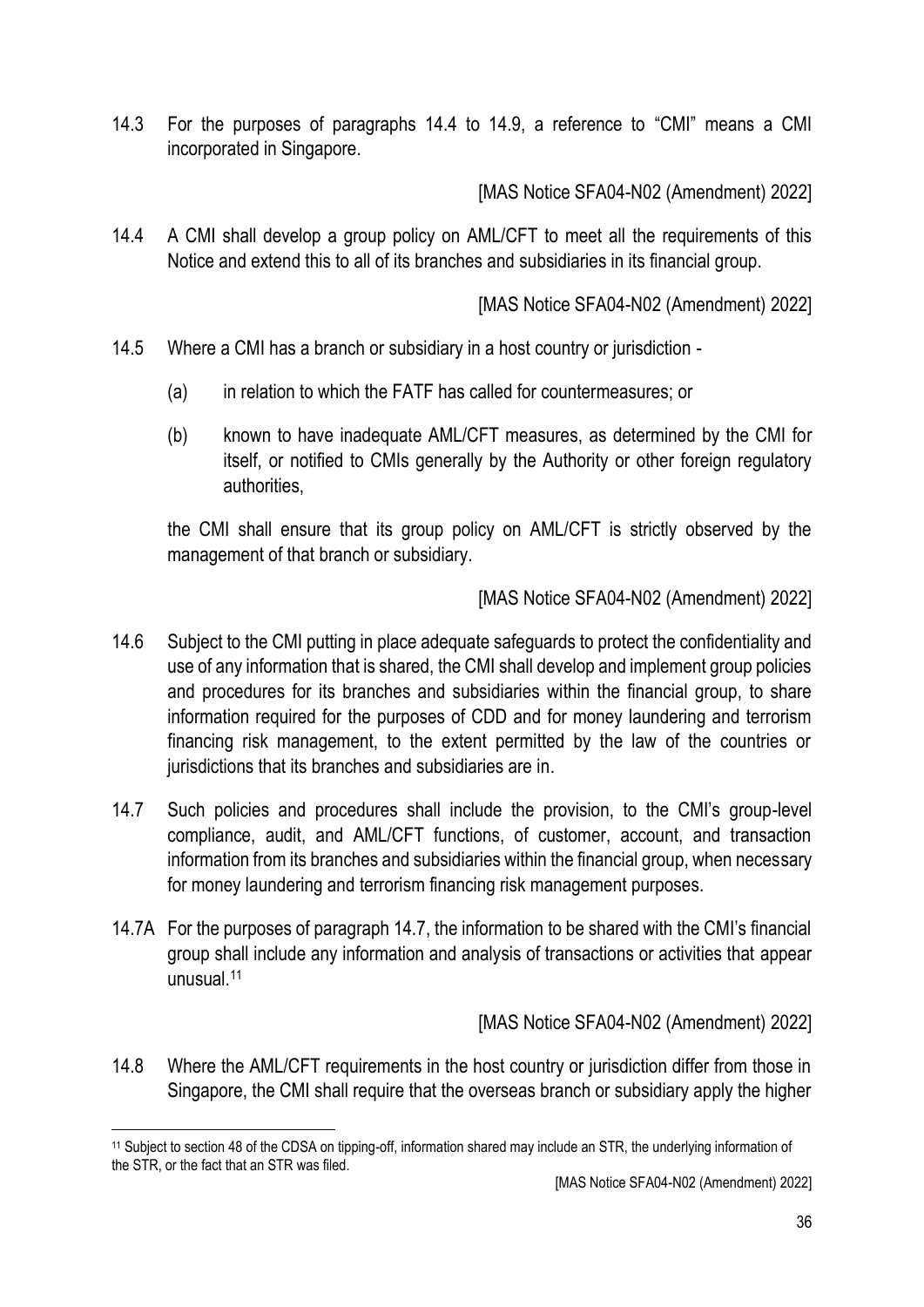of the two standards, to the extent that the law of the host country or jurisdiction so permits.

- 14.9 Where the law of the host country or jurisdiction conflicts with Singapore law such that the overseas branch or subsidiary is unable to fully observe the higher standard, the CMI shall apply additional appropriate measures to manage the money laundering and terrorism financing risks, report this to the Authority and comply with such further directions as may be given by the Authority.
- 14.9A In the case of a Singapore branch of a CMI incorporated outside Singapore, subject to the Singapore branch putting in place adequate safeguards to protect the confidentiality and use of any information that is shared, the Singapore branch shall share customer, account and transaction information within the CMI's financial group when necessary for money laundering and terrorism financing risk management purposes. Such information to be shared within the CMI's financial group shall include any information and analysis of transactions or activities that appear unusual.<sup>12</sup>

[MAS Notice SFA04-N02 (Amendment) 2022]

# **Compliance**

- 14.10 A CMI shall develop appropriate compliance management arrangements, including at least, the appointment of an AML/CFT compliance officer at the management level.
- 14.11 A CMI shall ensure that the AML/CFT compliance officer, as well as any other persons appointed to assist the AML/CFT compliance officer, is suitably qualified, and has adequate resources and timely access to all customer records and other relevant information which the AML/CFT compliance officer requires to discharge the AML/CFT compliance officer's functions.

[MAS Notice SFA04-N02 (Amendment) 2022]

## **Audit**

14.12 A CMI shall maintain an audit function that is adequately resourced and independent, and that is able to regularly assess the effectiveness of the CMI's internal policies, procedures and controls, and its compliance with regulatory requirements.

## **Employee and Representative Hiring**

14.13 A CMI shall have in place screening procedures to ensure high standards when hiring employees, appointing officers and representatives.

<sup>12</sup> Subject to section 48 of the CDSA on tipping-off, information shared may include an STR, the underlying information of the STR, or the fact that an STR was filed.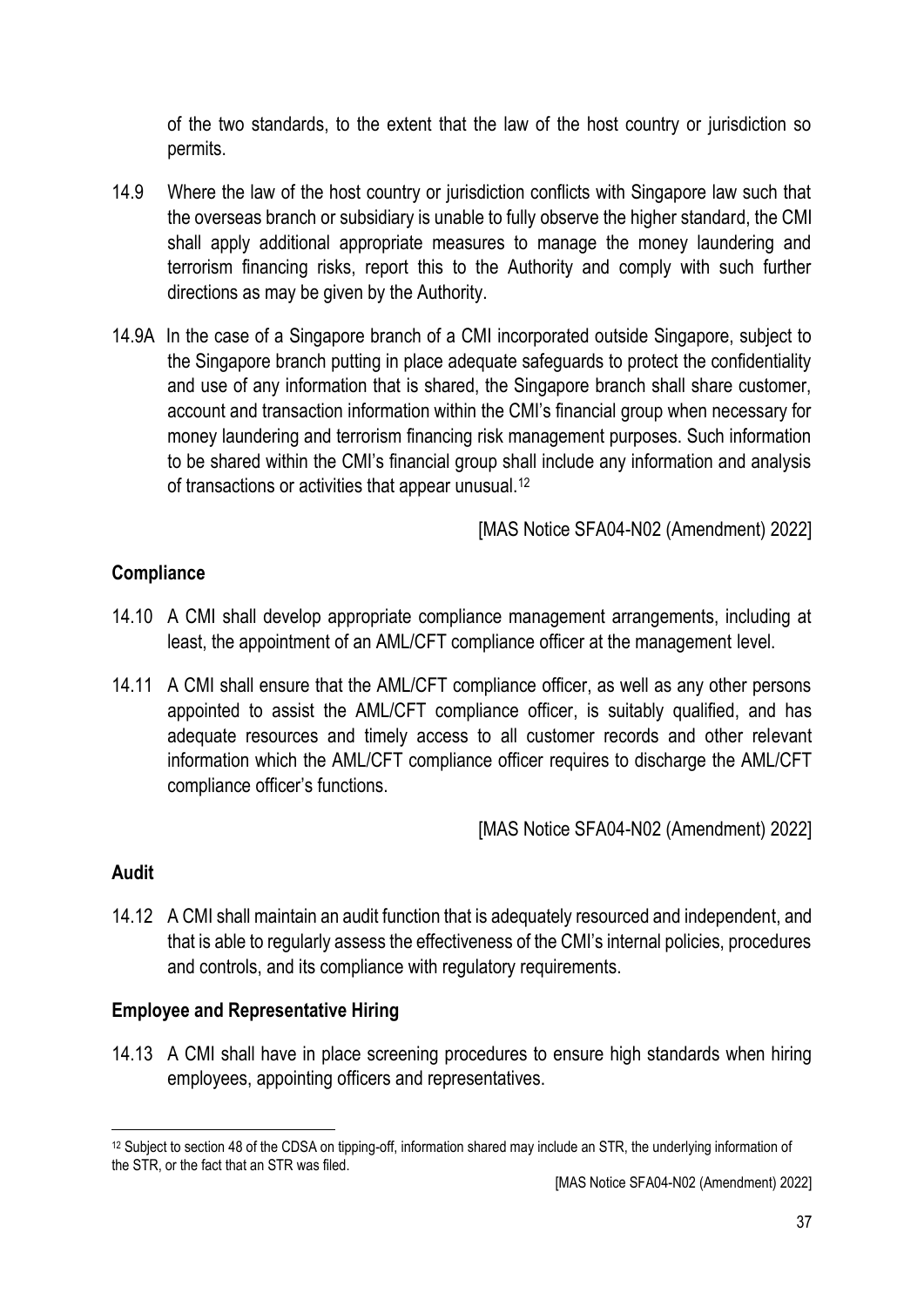# **Training**

- 14.14 A CMI shall take all appropriate steps to ensure that its employees, officers and representatives (whether in Singapore or elsewhere) are regularly and appropriately trained on -
	- (a) AML/CFT laws and regulations, and in particular, CDD measures, and detecting and reporting of suspicious transactions;
	- (b) prevailing techniques, methods and trends in money laundering and terrorism financing; and
	- (c) the CMI's internal AML/CFT policies, procedures and controls, and the roles and responsibilities of employees, officers and representatives in combating money laundering and terrorism financing.

[MAS Notice SFA04-N02 (Amendment) 2022]

14.15 For the purposes of paragraph 14, a reference to "transaction" shall include a digital CMP token transaction.

[MAS Notice SFA04-N02 (Amendment) 2022]

Endnotes on History of Amendments

- 1. MAS Notice SFA04-N02 dated 2 July 2007 with effect from 2 July 2007.
	- (a) MAS Notice SFA04-N02 (Amendment) 2009 with effect from 3 July 2009.
	- (b) MAS Notice SFA04-N02 (Amendment) 2009 with effect from 2 December 2009.
	- (c) MAS Notice SFA04-N02 (Amendment) 2012 with effect from 7 August 2012.
	- (d) MAS Notice SFA04-N02 (Amendment) 2013 with effect from 23 January 2013.
	- (e) MAS Notice SFA04-N02 (Amendment) 2014 with effect from 1 July 2014.
- 2. MAS Notice SFA04-N02 dated 2July 2007 cancelled with effect from 24 May 2015.
- 3. MAS Notice SFA04-N02 dated 24 April 2015 with effect from 24 May 2015.
	- (a) MAS Notice SFA04-N02 (Amendment) 2015 with effect from 30 November 2015.
	- (b) MAS Notice SFA04-N02 (Amendment) 2018 with effect from 8 October 2018.
	- (c) MAS Notice SFA04-N02 (Amendment) 2021 with effect from 1 July 2021.
	- (d) MAS Notice SFA04-N02 (Amendment) 2022 with effect from 1 March 2022.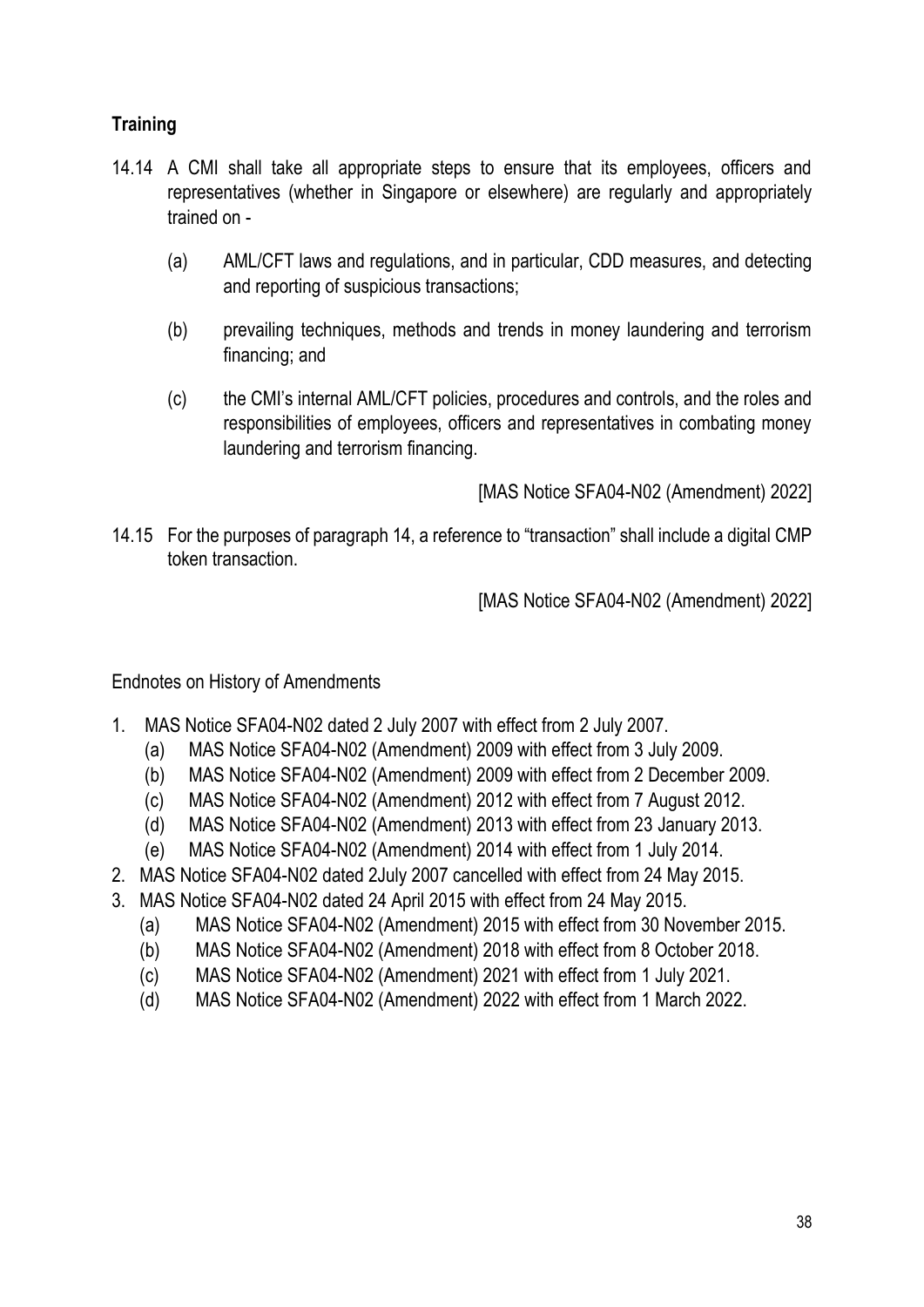# **Appendix 1**

1. Financial institutions that are licensed, approved, registered (including a fund management company registered under paragraph 5(1)(i) of the Second Schedule to the Securities and Futures (Licensing and Conduct of Business) Regulations (Rg. 10)) or regulated by the Authority but does not include a person (other than a person referred to in paragraphs 2 and 3) who is exempted from licensing, approval or regulation by the Authority under any Act administered by the Authority, including a private trust company exempted from licensing under section 15 of the Trust Companies Act 2005 read with regulation 4 of the Trust Companies (Exemption) Regulations (Rg. 1).

[MAS Notice SFA04-N02 (Amendment) 2021]

[MAS Notice SFA04-N02 (Amendment) 2022]

2. Persons exempted under section 23(1)(f) of the Financial Advisers Act 2001 read with regulation 27(1)(d) of the Financial Advisers Regulations (Rg. 2).

[MAS Notice SFA04-N02 (Amendment) 2022]

3. Persons exempted under section 99(1)(h) of the SFA read with paragraphs 3(1)(d), 3A(1)(d) or 7(1)(b) of the Second Schedule to the Securities and Futures (Licensing and Conduct of Business) Regulations.

[MAS Notice SFA04-N02 (Amendment) 2022]

Note: For the avoidance of doubt, the financial institutions set out in Appendix 2 fall within Appendix 1.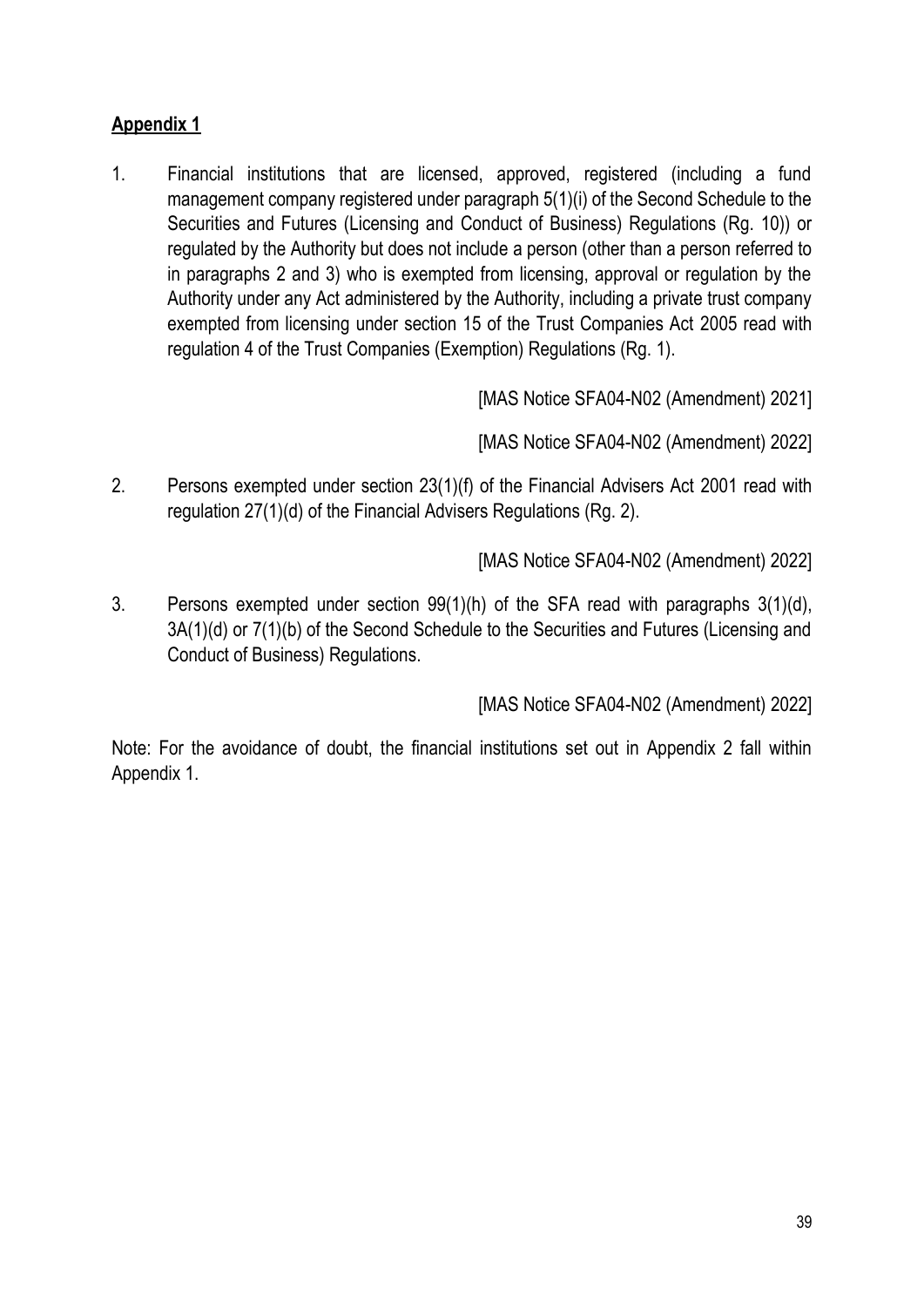# **Appendix 2**

1. Banks in Singapore licensed under the Banking Act 1970.

[MAS Notice SFA04-N02 (Amendment) 2021]

[MAS Notice SFA04-N02 (Amendment) 2022]

2. Merchant banks in Singapore licensed under the Banking Act 1970.

[MAS Notice SFA04-N02 (Amendment) 2021]

[MAS Notice SFA04-N02 (Amendment) 2022]

3. Finance companies licensed under section 6 of the Finance Companies Act 1967.

[MAS Notice SFA04-N02 (Amendment) 2022]

4. Financial advisers licensed under section 6 of the Financial Advisers Act 2001 except those which only provide advice by issuing or promulgating research analyses or research reports, whether in electronic, print or other form, concerning any investment product.

[MAS Notice SFA04-N02 (Amendment) 2022]

5. Holders of a capital markets services licence under section 82 of the SFA.

[MAS Notice SFA04-N02 (Amendment) 2022]

- 6. Fund management companies registered under paragraph 5(1)(i) of the Second Schedule to the Securities and Futures (Licensing and Conduct of Business) Regulations (Rg. 10).
- 7. Persons exempted under section 23(1)(f) of the Financial Advisers Act 2001 read with regulation 27(1)(d) of the Financial Advisers Regulations (Rg. 2) except those which only provide advice by issuing or promulgating research analyses or research reports, whether in electronic, print or other form, concerning any investment product.

[MAS Notice SFA04-N02 (Amendment) 2022]

8. Persons exempted under section 99(1)(h) of the SFA read with paragraphs 3(1)(d), 3A(1)(d) or 7(1)(b) of the Second Schedule to the Securities and Futures (Licensing and Conduct of Business) Regulations.

[MAS Notice SFA04-N02 (Amendment) 2022]

9. Approved trustees approved under section 289 of the SFA.